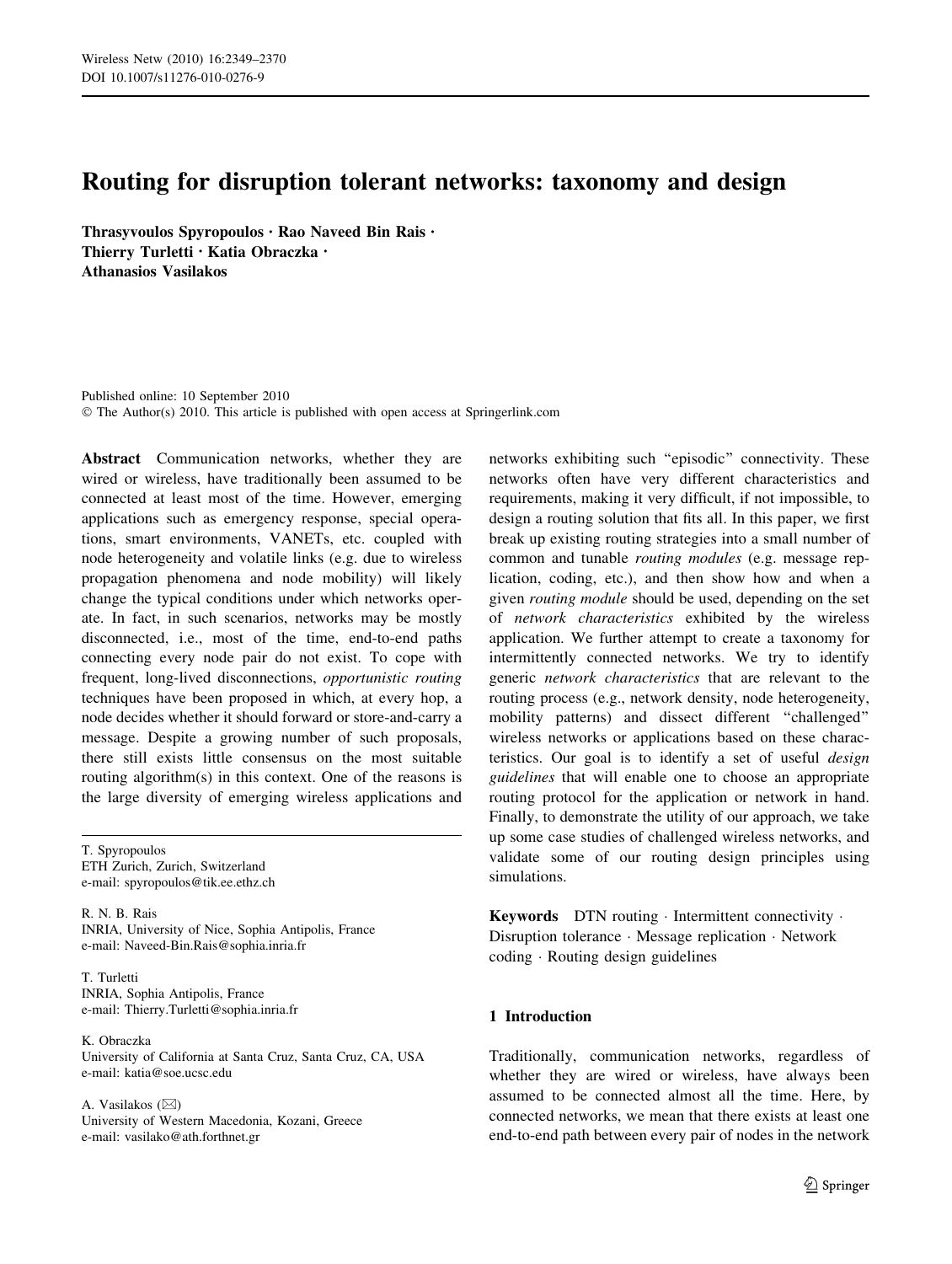most of the time. When partitions occur, they are considered transitory failures and core network functions such as routing react to these failures by attempting to find alternate paths. Even in wireless multi-hop ad-hoc networks (e.g., MANETs), where links are more volatile due to wireless channel impairments and mobility, partitions are still seen as exceptions and assumed infrequent and short-lived.

However, for some emerging applications like emergency response, special operations, smart environments, habitat monitoring, and VANETs, which are motivated by advances in wireless communications as well as ubiquity of portable computing devices, the assumption of ''universal connectivity'' among all participating nodes no longer holds. In fact, for some of those scenarios or applications, the network may be disconnected most of the time; in more "extreme" cases, there may never be an end-to-end path available between a source and a destination. Besides the application scenarios themselves, other factors contributing to frequent, arbitrarily long-lived connectivity interruptions include node heterogeneity (e.g., nodes with different radios, resources, battery life), volatile links (e.g., due to wireless propagation phenomena, node mobility), energy efficient node operation (e.g., duty cycling).

Networked environments which operate under such intermittent connectivity are also referred to as episodically connected, delay tolerant, or disruption tolerant networks (or DTNs). Clearly, traditional routing, including MANET routing protocols like OLSR [1], AODV [2], and DSDV [2] cannot deliver adequate performance in DTNs. Consequently, a number of new routing approaches have been proposed to cope with frequent, arbitrarily long-lived connectivity disruptions. They can be classified into three categories: *deterministic* or *scheduled*, *enforced*, and *opportunistic* routing. Deterministic routing solutions are used when contact information is known a priori. Jain et al. [3] showed how little or full information about contacts, queues, and traffic can be utilized to route messages from a source to a destination in the case of disruptions. They have presented a modified Dijkstra algorithm based upon information on scheduled contacts and compare the proposed approach against an optimal LP formulation. In order to deliver messages to otherwise disconnected parts of network (islands), enforced routing solutions like message ferries  $[4]$  and data mules  $[5]$  can be employed, where special-purpose mobile devices move over predefined paths in order to provide connectivity. Epidemic dissemination [6] is the basic form of opportunistic routing and works as follows. When node A encounters node B, it passes to B replicas of messages A is carrying which B does not have. In other words, epidemic routing is to episodically connected environments what flooding is to ''traditional'', well-connected networks. While on one hand epidemic routing offers minimum delivery delay, it may be prohibitively expensive since it consumes considerable network resources due to the excessive amount of message duplicates generated.

Our focus here is on opportunistic approaches to DTN routing, i.e., where no contact information is known a priori and no network infrastructure (e.g., special-purpose nodes with controlled trajectories) exists to provide connectivity. Besides the question of when contact opportunities happen between nodes, a number of other factors also affect data forwarding, including available storage at peering nodes, contact duration, available bandwidth, message priority or expiration time, etc.

An ever growing number of protocols addressing these "opportunistic" DTN scenarios have been proposed. However, it is not at all clear how existing solutions can be applied to a variety of DTN applications given their requirements and underlying network characteristics (e.g., connectivity, node mobility and capability).

In this paper, we address this question and thus help map the design space of opportunistic DTN routing. We can summarize the contributions of this work as follows:

- First, we dissect opportunistic routing solutions identifying their basic *building blocks* in terms of the forwarding scheme employed, namely *message replication*, *forwarding*, and *(source and network) coding* (Sect. 2).
- We also identify a number of features that can be used to classify DTNs. Classifying DTNs according to their connectivity, mobility, and capability (i.e., storage, battery life, processing) of the participating nodes will be key to deciding what routing mechanism(s) to use in order to achieve adequate application-level performance (Sect. 4).
- We then proceed to map the opportunistic routing design space by drawing the correspondence between the proposed DTN taxonomy and the basic opportunistic routing building blocks (Sect. 5).
- Finally, through simulations, we conduct case studies of a number of challenged wireless network scenarios in order to validate some of our DTN opportunistic routing design principles and recommendations (Sect. 6).

The remainder of this paper is organized as follows. Section 2 discusses the routing strategies in intermittently connected network by dissecting the existing solutions into a small number of common and tunable routing primitives. Important utility functions for routing decisions are described in Sect. 3. Section 4 presents a DTN taxonomy by detailing the network characteristics that are important in designing a routing protocol. DTN routing design guidelines and a discussion is presented in Sect. 5, and in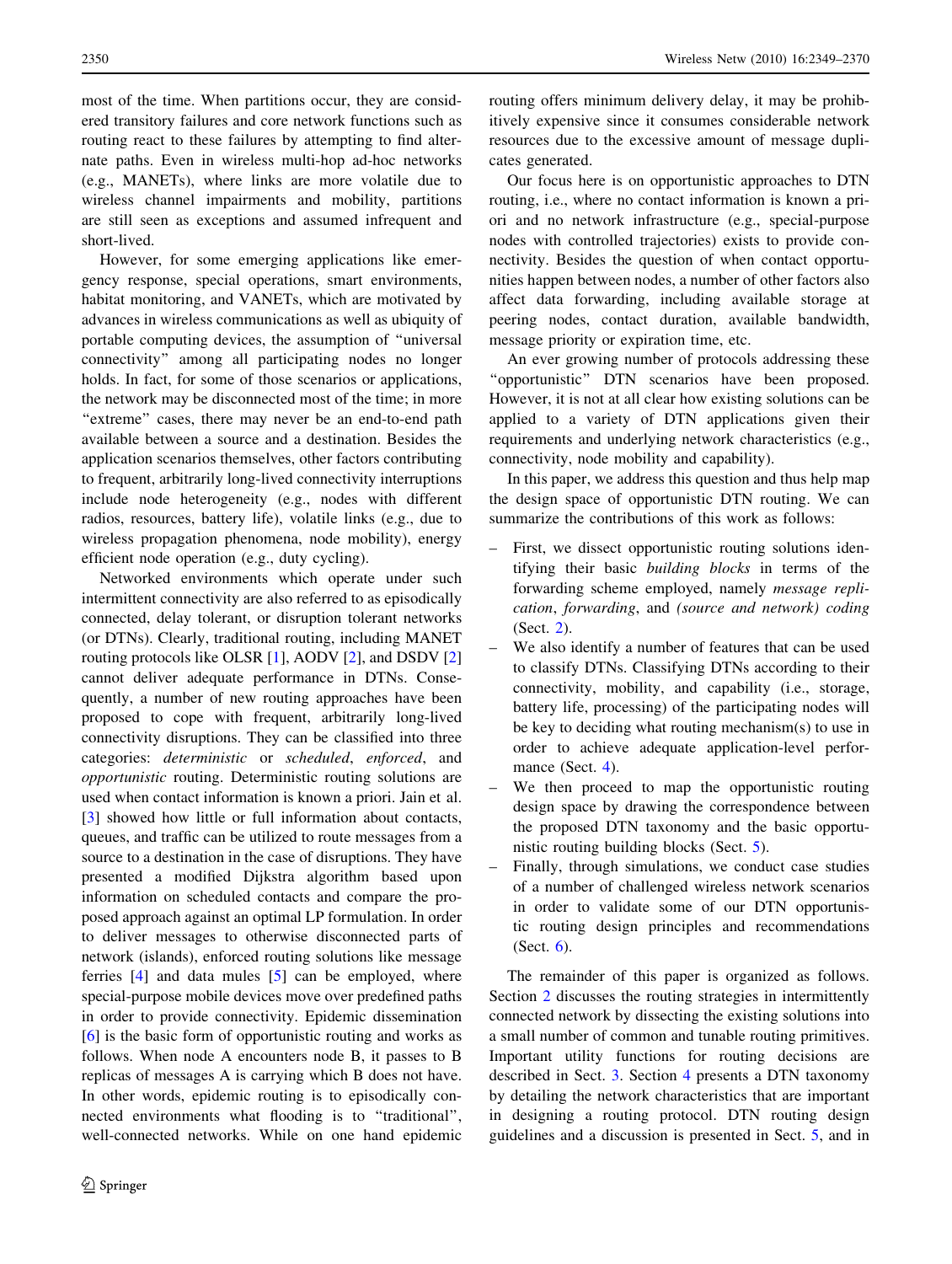the end, we provide some case studies of challenged wireless networks in Sect. 6.

# 2 Opportunistic routing primitives

In this paper, we focus on opportunistic routing approaches, i.e., where no information about connectivity or mobility is assumed to be known a priori and no specialpurpose nodes (e.g., data mules or ferries) are used. The basic principle governing opportunistic routing is that when two nodes meet one another, they must decide whether to forward a message, or to carry it further. It represents a shift from basic ''store-and-forward'' to the so-called ''store-carry-and-forward''.

Due to its inherent characteristic of running without a priori knowledge, opportunistic routing is quite general and is also applicable to both scheduled and enforced connectivity scenarios since they may suffer from some non-determinism and uncertainty. For example, a bus that is scheduled to reach a bus stop at a certain instant may get stuck in a traffic jam, causing a deviation in its schedule, which ultimately may affect deterministic routing. Also, there can be other factors affecting scheduled behavior like weather, radio interference, and system failure.

Even though our focus in this paper is on networks or applications exhibiting frequent and long-lasting disruptions in connectivity, we should point out that node mobility has been shown to increase capacity of *connected* wireless networks [7]. Thus, DTN routing approaches can be employed in *connected* networks to harness node mobility for capacity reasons. Additionally, it is important to note that we are only targeting applications which disseminate data in a point-to-point manner. Multicast or broadcast applications require different routing strategies; however, we argue that insight from this work is also relevant for multipoint data dissemination services.

#### 2.1 Routing as opportunistic forwarding

As previously pointed out, traditional routing protocols (including MANET routing) do not work well in environments prone to frequent and long-lived disruptions; these routing protocols assume almost always connected network and require an end-to-end path to exist in order for a source to send data to a destination. Paths are discovered either in a proactive (table-driven routing) or reactive (on-demand routing) manner. This is not the case in a DTN-like environment, as it is possible that a path may never be available between source-destination pairs. Hence, the store-carryand-forward routing paradigm is utilized in such scenarios; this means that a set of *independent*, *opportunistic* (i.e., no certainty about whether there will ever be a path to destination) *forwarding decisions* will attempt to *eventually* deliver messages to destinations.

In the remaining of this section, we define opportunistic routing based on the evolution of the message vectors at nodes as they encounter other nodes. It is important to note that as energy is a precious resource in mobile nodes, any node can turn to *sleep* mode to conserve battery lifetime. Thus, it is possible that two nodes are within communication range of each other but are unable to exchange any information, if any of them is in *sleep* mode. For clarity, we define the ''encounter of two nodes'' for the case when two nodes are within communication range of each other and are in *power on* mode.

**Definition** If node A with a set of messages  $S_{\text{msg}}^{(A)}(t)$  and a set of context information,  $S_{\text{ctrl}}^{(A)}(t)$  at time *t*, encounters nodes  $B_1$ , ...,  $B_n$ , each with message vectors  $S_{\text{msg}}^{(i)}(t)$ ,  $i \in$  $[1, n]$  and context information  $S_{\text{crut}}^{(i)}(t), i \in [1, n]$ . Then opportunistic routing does the following:

- 
$$
S_{msg}^{(i)}(t + \Delta t) = f(S_{msg}^{(A)}(t), S_{msg}^{(1)}(t), ..., S_{msg}^{(n)}(t), S_{ctx}^{(1)}(t),
$$
  
\n...,  $S_{ctx}^{(n)}(t))$ ,  $\forall i \in \{A, 1, ..., n\},$   
\n-  $S_{ctx}^{(i)}(t + \Delta t) = f(S_{ctx}^{(A)}(t), S_{ctx}^{(1)}(t), ..., S_{ctx}^{(n)}(t)), \forall i \in \{A, 1, ..., n\},$ 

where  $\Delta t$  is a random variable and is the time it takes to forward a message (medium access, transmission and propagation delay, etc.), and *f*(.) denotes a function that will be applied to the message– and context vectors at the time of the encounter. The function *f*(.) will depend on the type of routing primitive, e.g., replication, forwarding, etc.

We use the same notation to define three basic building blocks<sup>1</sup> of mobility-assisted opportunistic routing, namely *replication*, *forwarding*, and *coding*, based upon which, every opportunistic routing protocol can be constructed.

Next, we look into these three primitives in more detail, providing also specific examples. Let us assume that a node *A* which has a set of neighbors  $B_i$  encounters node  $B_i$ ,  $j \neq i$ . *A* has then to decide whether to forward message *m* to  $B_i$ .

#### 2.2 Message replication

A relay *A* carrying a copy of *m* can decide to spawn a new copy of *m* and forward it to a newly encountered node, (*B*). This decision will depend on the message vectors of the two nodes (e.g., if the new neighbor does not have a copy of the message in question) as well as on the ''context'' of the two nodes (e.g., the new neighbor tends to see the

<sup>&</sup>lt;sup>1</sup> We will use the terms building blocks and primitives interchangeably throughout the paper.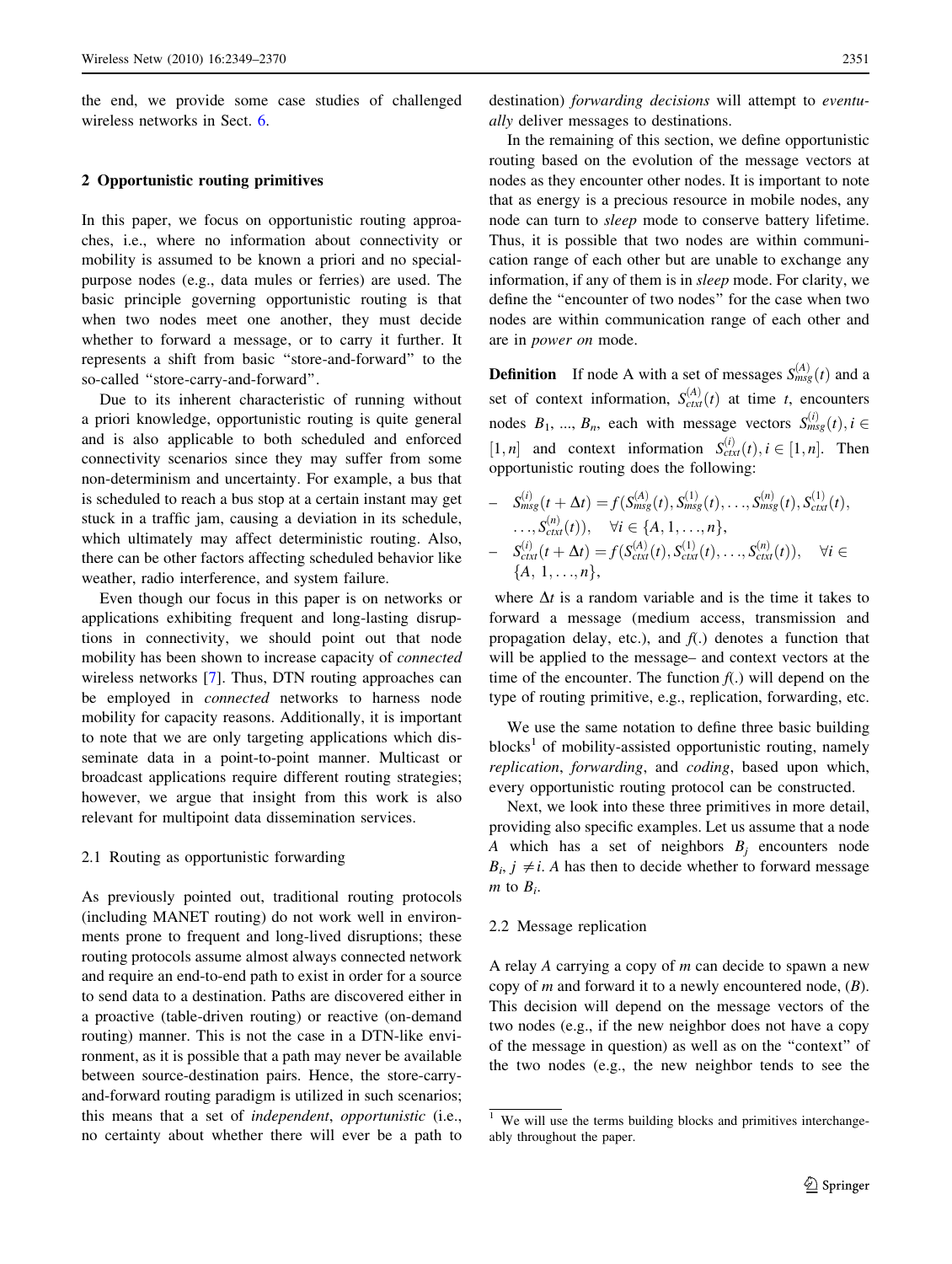message destination often). In other words, if nodes have infinite buffer space and if  $m \notin S_{msg}^{(B)}(t)$ , then

$$
S_{msg}^{(B)}(t + \Delta t) = S_{msg}^{(B)}(t) \cup f_{rep}(S_{ctxt}^{(A)}(t), S_{ctx}^{(B)}(t)),
$$
  

$$
S_{msg}^{(A)}(t + \Delta t) = S_{msg}^{(A)}(t),
$$

where  $f_{rep}(\cdot)$  is either  $\{m\}$  or  $\{\emptyset\}$  (the empty set). Several studies such as [8–10] have reported the benefits of replication for DTN routing. Note that in case where more than two nodes encounter each other at the same time,  $f_{rep}(\cdot)$ would contain context information of all the nodes that meet each other at that time.

## *2.2.1 Greedy replication*

The simplest version of copy replication is performed in a "greedy" manner. When node *A* encounters any node, say *B*, and *B* does not have a copy of *m*, *A* will spawn and forward a copy of *m* to *B*; that is,  $f_{rep}(S_{\text{ctrl}}^{(A)}(t))$  $S_{\text{ctxt}}^{(B)}(t)) = \{m\}$ :

If nodes have infinite buffer space and if  $m \notin S_{msg}^{(B)}(t)$ then

$$
S_{msg}^{(B)}(t + \Delta t) = S_{msg}^{(B)}(t) \cup \{m\},
$$
  
\n
$$
S_{msg}^{(A)}(t + \Delta t) = S_{msg}^{(A)}(t).
$$

This is a fast and robust method to distribute copies, creating a number of ''copy custodians'' that will look for the destination concurrently. Greedy replication is the basic primitive used by epidemic routing [6]. Epidemic routing has many variants and has been used by researchers as a baseline to evaluate DTN routing protocols, as it offers minimum average message delay at the cost of consuming maximum network resources. Prioritized Epidemic Routing (PREP) [11] is a recent greedy replication based protocol, where the stored bundles are prioritized based upon their expiry time and distance to destination in order to better utilize resources.

Generating and passing a new copy to *every* node encountered may produce considerably high overhead in terms of buffer space for storage and energy spent on transmission and reception. Variants of replication that control the number of copies or custodians of a message circulating in the network at any given point are quite effective in reducing overhead and still achieving adequate performance. They are described below.

## *2.2.2 Controlled replication*

Here, there is some "context" associated with each given message *m*. This context keeps track of the number of copies that have been created for *m*. If the perceived number of generated copies is smaller than some desired value *L*, then  $f_{rep}(m, S_{\text{ctxt}}^{(A)}(t)) = \{m\}$ . Otherwise,  $f_{rep}(m, S_{\text{cutz}}^{(A)}(t)) = \{m\}$ .  $S_{\text{ctx}}^{(A)}(t) = \{\emptyset\}.$  Below are some examples of controlled replication strategies:

– In *copy-limited replication*, each message copy generated is accompanied by a number of forwarding tokens  $(fwd(m) > 1)$ . This number indicates how many extra copies of the message the new node can further create itself and replicate.

$$
\begin{aligned} \text{fwd}(m) > 1 \Rightarrow S_{msg}^{(B)}(t + \Delta t) = S_{msg}^{(B)}(t) \cup \{m\}, \\ \text{fwd}(m) &= 1 \Rightarrow S_{msg}^{(B)}(t + \Delta t) = S_{msg}^{(B)}(t). \end{aligned}
$$

– In *time-limited replication*, each new message generated (say at time *T<sup>s</sup>* ) may be further replicated to nodes other than the destination, only for an amount of time *Trep*. If *t* is the time a node *B* is encountered and *B* is not the message destination, then

$$
t \leq T_s + T_{rep} \Rightarrow S_{msg}^{(B)}(t + \Delta t) = S_{msg}^{(B)}(t) \cup \{m\},
$$
  

$$
t > T_s + T_{rep} \Rightarrow S_{msg}^{(B)}(t + \Delta t) = S_{msg}^{(B)}(t).
$$

– In *probability-limited replication* [12], a node decides to forward a copy of a message to any node it encounters with a specific probability  $p_i$ , where *i* indicates the service class to which the message belongs.

Controlled replication has been shown to achieve competitive delays with only a small fraction of the copies used by uncontrolled replication policies such as epidemic routing [6]. It is the strategy used in protocols like Spray and Wait [8, 10], more specifically the copy-limited version.

Controlled replication performs especially well when nodes are homogeneous and move frequently around the network. However, if candidate relays have very different capabilities, greedy and even controlled replication may waste valuable message copies by forwarding them to nodes that are of little use in the delivery process. In heterogeneous scenarios, one may want to consider the capabilities, characteristics or context of candidate relays and hand over a copy of a message only if the perceived "utility" of a node as a copy custodian is high enough.

## *2.2.3 Utility-based replication*

Here, the forwarding decision depends on the context of the current custodian and that of the candidate relay. Specifically, we assume that a set of parameters related to the nodes in question are evaluated to estimate the nodes' "utility" or "fitness" as a relay for a given message bound to a certain destination. This utility may correspond, for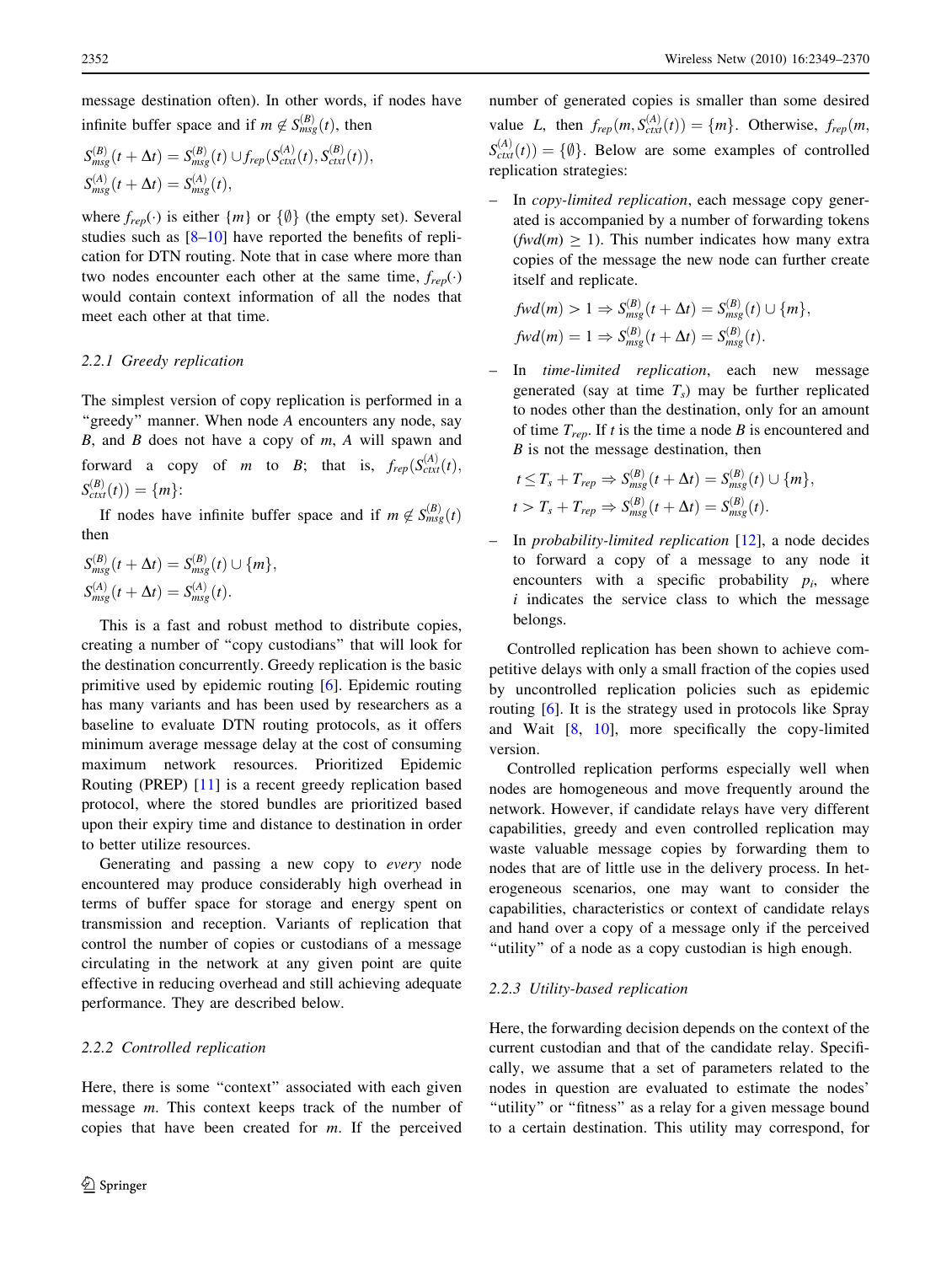example, to the probability of the new node encountering the destination in the future. This and other utility functions will be discussed in detail in Sect. 3).

There are basically two variants of utility-based replication, namely *uncontrolled* and *controlled* utility-based replication, both of which are described below using our message vector notation:

- $-$  *Uncontrolled utility-based replication:* If  $m \notin S_{msg}^{(B)}(t)$ and  $f_{rep}(S_{\text{ctrl}}^{(A)}(t), S_{\text{ctrl}}^{(B)}(t)) = \{m\} \Rightarrow S_{\text{msg}}^{(B)}(t + \Delta t) = S_{\text{msg}}^{(B)}(t)$  $\cup \{m\}.$
- $-$  *Controlled utility-based replication:* If  $m \notin S_{msg}^{(B)}(t)$ and  $f_{rep}(S_{\text{ctrl}}^{(A)}(t), S_{\text{ctrl}}^{(B)}(t)) = \{m\}$  and  $fwd(m) > 1 \Rightarrow$  $S_{msg}^{(B)}(t + \Delta t) = S_{msg}^{(B)}(t) \cup \{m\}.$

Uncontrolled Utility-based replication has been used to reduce the overhead of epidemic routing [13, 14]. As an example, rather than handing over a copy to every new node encountered, each node maintains a probability measure of future encounters using the history of past encounters; based on this probability, a node forwards a new copy to a new neighbor only if the neighbor has a high enough (or higher than the current relay's) probability of a future encounter with the destination.

Controlled, utility-based replication, on the other hand, has been proposed in [15] to improve the quality of forwarding decisions made by Spray and Wait in heterogeneous environments. Encounter-Based Routing (EBR) [16] is another example of controlled, utility-based replication, in which future rate of node encounters is predicted using number of past encounters with nodes, and encounter metric is computed locally at each node. The number of replicas of a message, delivered to a relay node depends upon the ratio of encounter value that the relay advertises.

#### 2.3 Message forwarding

Unlike replication, under copy forwarding, a relay *A* carrying a message *m* may decide to hand that message over to a node *B* it encounters; by doing so, *A* relinquishes its copy of *m* and ceases to be one of its custodians. Clearly, forwarding incurs minimal message duplication overhead. It is beneficial when the initial relay(s) chosen is(are) not the best one(s). Using our message vector evolution notation, we can define forwarding as follows. If  $m \notin S_{msg}^{(B)}(t)$  then

$$
S_{msg}^{(B)}(t + \Delta t) = S_{msg}^{(B)}(t) \cup f_{rep}(S_{ctrl}^{(A)}(t), S_{ctrl}^{(B)}(t)),
$$
  
\n
$$
S_{msg}^{(A)}(t + \Delta t) = S_{msg}^{(A)}(t) - f_{fwd}(S_{ctrl}^{(A)}(t), S_{ctrl}^{(B)}(t)),
$$

where  $f_{rep}(\cdot)$  and  $f_{fwd}(\cdot)$  take values either  $\{m\}$  or  $\{\emptyset\}$  (the empty set).

Forwarding a message can be performed either using a utility function or in a probabilistic manner (e.g., tossing a coin to decide, at each contact, if a message should be forwarded or not). If a utility function approach is used, each node *i* maintains a value for the utility function  $U_i(j)$  for every other node *j* in the network.  $U_i(j)$  which can be interpreted as the probability that node *i* will forward a message to node *j*, may be based on a number of different parameters (e.g., encounter history, mobility, friendship index with  $j$ , etc.). In general,  $U_i(d)$  is a function of the context  $S_{\text{ctrl}}^{(i)}(t)$  of node *i*, and possibly of that of node *d*, the destination,  $S_{\text{ctrl}}^{(d)}(t)$ . That is,  $U_i(d) = g(S_{\text{ctrl}}^{(i)}(t), S_{\text{ctrl}}^{(d)}(t))$ . If a node *i* carrying a message copy for a destination *d* encounters a node *j* with no copy of the message, then

- *Rule 1: Absolute utility criterion If*  $U_i(d) > U_{th}$  for some *Uth* threshold value OR
- *Rule 2: Relative utility criterion If*  $U_i(d) > U_i(d)$ (*relative utility criterion*), then

$$
S_{msg}^{(B)}(t + \Delta t) = S_{msg}^{(B)}(t) \cup \{m\}
$$
  

$$
S_{msg}^{(A)}(t + \Delta t) = S_{msg}^{(A)}(t) - \{m\}
$$

Scale Free Routing (SFR) [17] is an example of a routing protocol that is based on message forwarding, where single copy per message is used, and there is no replication. Forwarding is based upon some utility function, but if the utility function is lower than a certain threshold, the nodes with the highest mobility, and so can move the farthest in the network are chosen as relays and message is forwarded to these relay, which are called Ballistic Nodes. This protocol is based upon the concept of Levy Walks.

#### 2.4 Message coding

Messages may be coded and processed at the source, i.e., *source coding* or as they traverse the network, i.e., *network coding*. In the following subsections, both of these coding variants are presented.

#### *2.4.1 Source coding*

Source coding aims at increasing delivery reliability and reducing worst-case delay. A notable example is *erasure coding* [18], in which the coding is performed by the source, a coded part of a message is further treated as any other message in the network, and there is no specific implications on routing and forwarding.

A variation of source coding known as *distributed source coding* tries to minimize propagating redundant information in the network, and thus reduce overhead.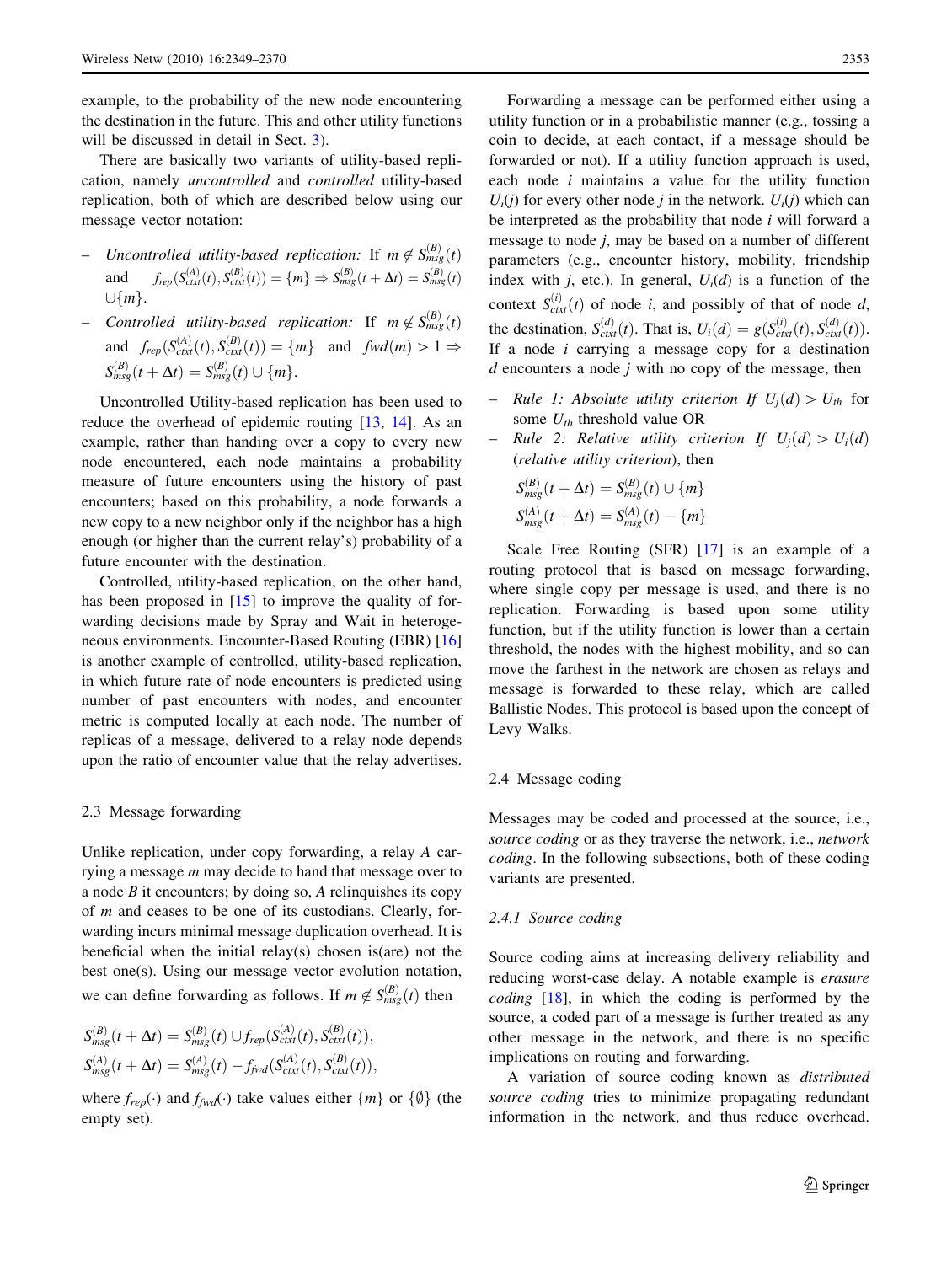Sensor networks, which are aimed at a variety of monitoring applications (e.g., environmental and habitat monitoring), are the typical target scenario for distributed source coding [19]. The basic idea behind distributed source coding is to take advantage of the data's inherent spatial and temporal locality to suppress propagation of unnecessary information. For example, in a sensor network tasked to measure the temperature field of a given region, nodes that are in close proximity to one another are expected to report similar temperature values. Through DSC strategies, nodes can identify such redundancies and perform *in-network aggregation* to reduce the volume of data transmitted in the network [20]. Another example of DSC is growth codes [21], which use coding redundancy at neighbors to avoid the impact of loss.

#### *2.4.2 Network coding*

Network coding has been proposed as a way to increase the capacity of wireless network [22, 23]. The main idea behind network coding is to allow mixing of messages at intermediate nodes in the network. In this way, a receiver reconstructs original message, once it receives enough encoded messages. The network coding is shown to achieve maximum information flow in a network, which is not attainable with traditional routing schemes.

Linear network coding has been shown to achieve the capacity of information networks [24]. This coding scheme permits a node to apply a linear transformation to a vector (a block of messages over a certain base field) before passing it further in the network. It can be used to reduce the time to deliver a given flow, maximize the throughput, reduce the number of transmissions (and thus energy expended), etc.

Random network coding, where coding coefficients are chosen by each node randomly from a large enough field (often  $Z^8$ ), and in a distributed manner, is an efficient method to implement network coding in practice (coding coefficients are sent as part of the packet, with only a small overhead)  $[25]$ . To take advantage of the benefits of network coding in a wireless, often ''challenged'', environment, the following modification of greedy replication have been proposed [23]: instead of transmitting single packets, linear combinations of packets are generated and transmitted; assume a node *A* has a set of linear combinations of *N* packets  $S_{msg}^{(A)} = \{\hat{m}_1, \hat{m}_2, \ldots, \hat{m}_m\}$  and encounters another node *B*. Then, it creates a linear combination of all its messages in the queue

$$
\hat{m}_{new} = \sum_{i=1}^{m} c_i \hat{m}_i.
$$
\n(1)

Here, the addition is ''modulo'' the given base field chosen for network coding.

Finally, depending on the context of nodes *A* and *B*,  $f_{code}(S_{ctxt}^{(A)}(t), S_{ctx}^{(B)}(t)) = \{\hat{m}_{new}\}\$  or  $\{\emptyset\}$ , and

$$
S_{msg}^{(B)}(t + \Delta t) = S_{msg}^{(B)}(t) \cup f_{code}(S_{ctrl}^{(A)}(t), S_{ctrl}^{(B)}(t)).
$$
 (2)

When enough independent combinations  $(\geq N)$  of the *N* messages, belonging to a given coding generation, have been received, a node can *decode* them to get the original *N* messages. Finally, the forwarding function *fcode*(-) might be for example:

- $-$  a random coin toss, i.e.  $f_{code}(S_{ctx}^{(A)}(t), S_{ctx}^{(B)}(t)) = \{\hat{m}_{new}\}\$ with some probability  $p \le 1$  [23].
- based on a utility function as described in Sect. 3.

One key problem with the network coding approach described above is that coding *every* single message together may result in never collecting enough independent combinations of messages to successfully decode, especially when the network in sparse or when the nodes' degree is low. Some control is needed on how many and which messages will be coded together. This is known as generation control. Coding messages from many different sessions and from large time or sequence number windows (large generations) might result in high delivery delays. On the other hand, using small generations limits the amount of gains achievable by network coding. Finally, even controlling the generations in a distributed manner, might pose significant challenges.

For these reasons, it has been suggested to implement network coding hop-by-hop, in an *opportunistic* fashion [22]. Assume that a node *A* with message vector  $S_{msg}^{(A)}$ encounters a set of nodes  $B_i$ , ...,  $B_n$  with message vectors  $S_{msg}^{(B_1)}, \ldots, S_{msg}^{(B_n)}$ . Let us further define the *n* sets  $S_i^{(A)}$ , such that  $\phi(A)$  $(B_i)$ 

$$
S_i^{(A)} = S_{msg}^{(A)} \cap S_{msg}^{(B_i)}, \quad i \in [1, n].
$$
 (3)

In other words,  $S_i^{(A)}$  is the subset of A's messages that neighbor *B<sup>i</sup>* does not have. Then, opportunistic network coding looks for a combination of messages in  $\cup_i S_i^{(A)}$  that will result in maximizing the number of neighbor nodes,  $B_1$  to  $B_n$ , that will be able to decode a new packet. A then *broadcasts* this message combination. Opportunistic network coding simply takes advantage of favorable traffic patterns to locally save some transmissions, without requiring any generation control or imposing additional delays, but its performance still suffers in very sparse networks.

# 2.5 Routing as resource allocation

In this subsection, we look into DTN routing from a resource allocation point of view. In traditional DTN routing, routing is mostly performed based upon some utility function(s). The main aim is always to find a path to a destination with the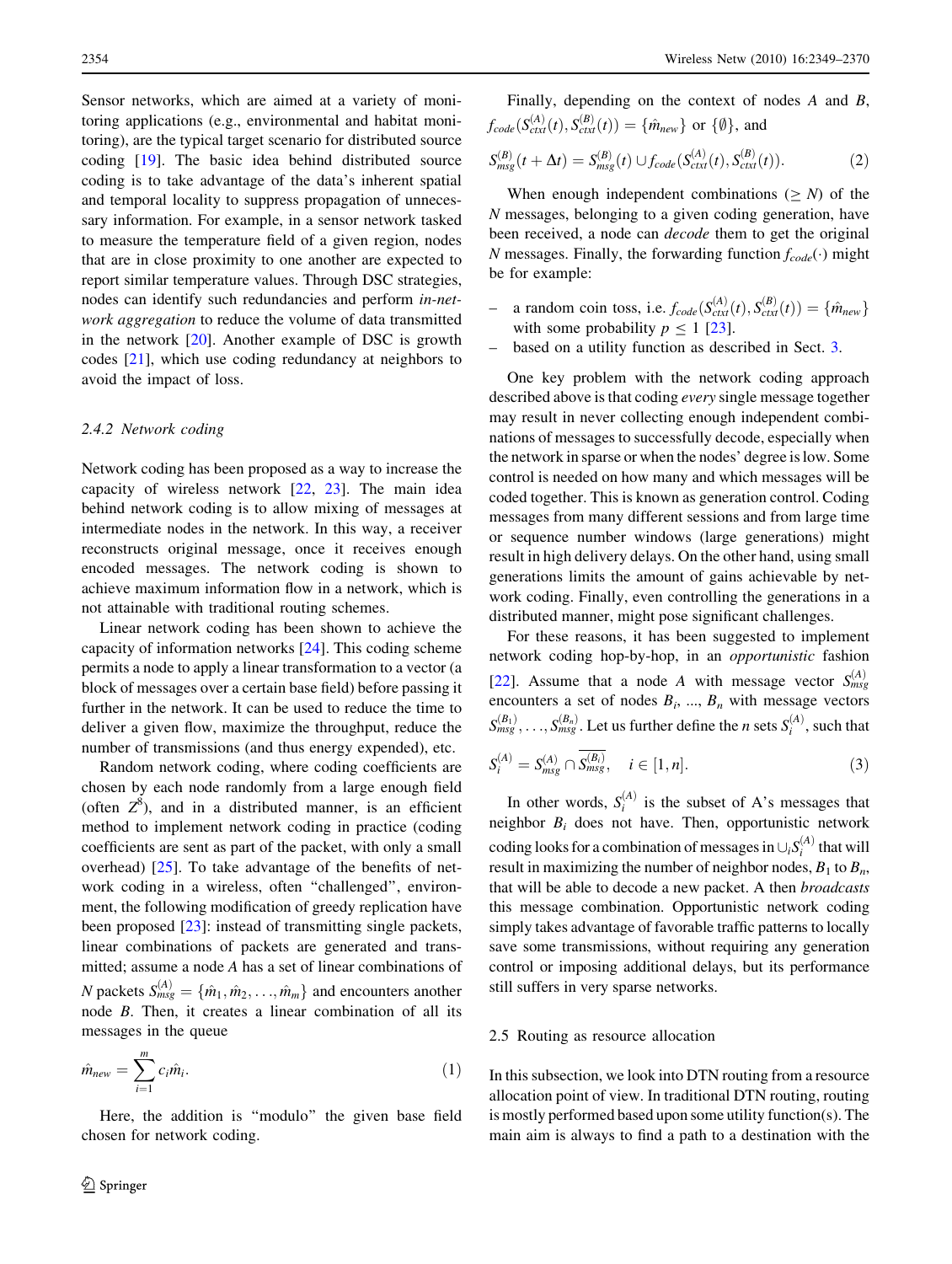available information. Almost all routing strategies are no exception to this, and thus they have an incidental effect on routing metrics (maximizing average delay or delivery ratio). Another angle to look at DTN routing is to treat it as a resource allocation problem. The purpose is to have an intentional effect on the DTN routing, rather than an incidental one, in order to maximize the performance of specific routing metrics. The idea is to forward or replicate a message to a relay, based upon the available resources in order to maximum the likelihood of message delivery, when two nodes meet. Note that resource allocation based routing is not a basic primitive of DTN routing, and can use any of the three basic primitives described in the previous subsections.

RAPID [26, 27] is the first protocol which treats DTN routing as a resource allocation problem. In RAPID, messages are ordered with respect to their utilities, keeping in view the goal of maximizing specific metrics (e.g. delay), which also allows computation of more sophisticated and desired metrics such as worst-case delivery delay and packet delivery ratio. The protocol translates a routing metric to per-packet utilities, and at every transfer opportunity, it is verified if the marginal utility of replication justifies the resources used. In a way, it is a replicationbased protocol, but what differs it with the traditional replication scheme is resource allocation.

Erramilli et al. [28] has done a study that is based upon prioritizing messages to better manage network resources in a resource-constrained environment, where they use delegation forwarding [29] as their forwarding algorithm. Another protocol that is based upon the resource allocation concept is ORWAR (Opportunistic Routing with Window-Aware Replication) [30] that uses message utility based differentiation mechanism which allows allocation of more resources for messages with high utilities. Thus, it replicates messages in order of high utilities first, and removes messages in the reverse order, if needed. Again, this is a replication routing scheme, but the delivery of number of copies depends upon evaluation of the contact window.

#### 2.6 Examples of DTN routing protocols

In Sect. 2, we have described three basic primitives based on which DTN routing can be built. We now proceed to identify the use of these primitives in some existing DTN routing protocols. Table 1 summarizes this correspondence between DTN building blocks, their variants and existing DTN solutions. The table shows examples of DTN-routing protocols and categorizes them in terms of the three main building blocks (i.e., replication, forwarding and coding). The first column represents the properties based on which the routing protocols are built, and the second column shows the routing protocol examples.

Take for example Epidemic Routing [6]: it is a typical case of ''uncontrolled'', i.e., with no constraints on the number of copies generated, message replication using a greedy approach; on the other hand, Spray and Wait [8] is an example of ''controlled'' greedy replication as it limits the number of copies for each message. Replication can also be made "smart" by using some utility functions as in [15]. Spray and Focus [32] is an example of a protocol that combines greedy replication with smart forwarding mechanisms. Performance and efficiency can further be improved if smart forwarding is used with smart replication. On the other hand, smart forwarding mechanisms can be

Table 1 DTN routing primitives and their use by existing DTN routing protocols

|                                 | Forwarding           | Replication                           | Coding                   |  |
|---------------------------------|----------------------|---------------------------------------|--------------------------|--|
| Greedy                          |                      | Epidemic [6]                          |                          |  |
|                                 |                      | <b>PREP</b> [11]                      |                          |  |
| Controlled                      |                      | Spray and wait [8]                    |                          |  |
|                                 |                      | <b>SWIM</b> [10]                      |                          |  |
| Utility Based                   |                      | History-based Epidemic [13]           |                          |  |
|                                 | FRESH [31]           | Probabilistic flooding (Prophet) [14] |                          |  |
|                                 | Scale-free [17]      | Smart Replication [15]                |                          |  |
|                                 | Spray and Focus [32] | MV Routing [33]                       |                          |  |
|                                 |                      | Encounter-based [16]                  |                          |  |
| Resource-allocation             |                      | RAPID [26, 27]                        |                          |  |
|                                 |                      | ORWAR <sup>[30]</sup>                 |                          |  |
| <b>Mobility Characteristics</b> | Mobyspace $[34, 35]$ |                                       |                          |  |
|                                 | Solar $[37]$         | Maxprop [36]                          |                          |  |
|                                 | Scale free [17]      |                                       |                          |  |
| <b>Routing Table Entry</b>      | Island hopping [38]  |                                       |                          |  |
| Network (end-to-end)            |                      |                                       | LeBoudec <sup>[23]</sup> |  |
| Opportunistic                   |                      |                                       | $COPE$ [22]              |  |
| Distributed source coding       |                      |                                       | Growth codes [21]        |  |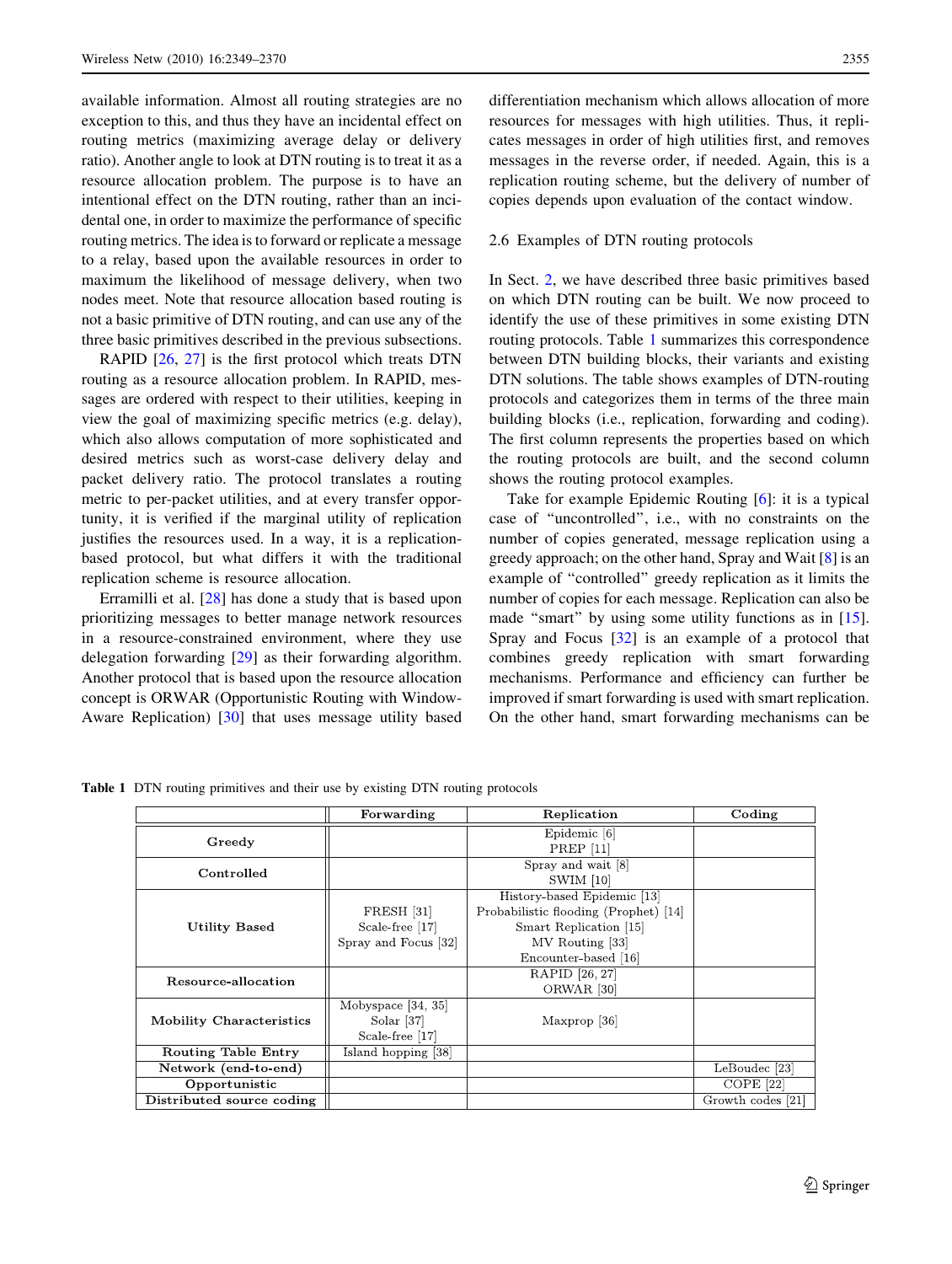used with source coding schemes such as Erasure Coding [18], and replication can be used with coding schemes [21, 22].

## 3 DTN routing utility functions

We now turn our attention to utility functions that can be used in message replication (or forwarding) by the DTN routing primitives previously discussed. Candidate utility functions could be broadly categorized into *destination dependent* (''DD'') and *destination independent* (''DI'') functions. These utility function are very useful especially when the network as well as the participating nodes are heterogeneous. Many utility functions have been presented in [15], and are thoroughly investigated and applied to heterogeneous environments in [39, 40].

# 3.1 Destination dependent (DD) utility

One node may be the best relay for one destination  $(d_1)$ , and another node may be the best relay for a different destination  $(d_2)$ . In other words, for DD utility functions, it is possible that the following is true:

$$
U_i(d_1) > U_j(d_1) \text{ but } U_i(d_2) < U_j(d_2), d_1 \neq d_2.
$$
 (4)

Below we describe a number of parameters that can be used to build destination dependent utility functions.

– *Age of Last Encounter*: It has been suggested that keeping track of past encounters with a given node can be helpful in successfully predicting future encounters. For example, each node could maintain a timer for every other node in the network that records the time elapsed since the two nodes last "saw" each other  $[31]$ . These timers could then act as indirect location information. Additionally, a node can keep a record of its encounters with another node by noting the last encounter time and the node's position at the time of encounter [41]. Although keeping the last encounter time for nodes does not provide any guarantee that a node would meet a destination in the future, yet it can be useful in predicting the current location of a destination.

Because, nodes tend to move in a continuous manner (i.e., they don't ordinarily perform jumps in space), often, a smaller timer value implies a smaller distance to the destination, if we assume that the average speed of nodes does not vary too much. In case nodes are heterogeneous in terms of their characteristics and capabilities, some other parameters should be used in combination with age of last encounter in order to choose a ''suitable'' relay node. Note that the age of last encounter with a destination is related to the

*instantaneous* fitness of a node as a candidate relay for that destination.

- *History of Past Encounters*: The age of last encounter is only a single ''snapshot'' of the history of past encounters and may not necessarily predict future encounters successfully. Instead, a node could maintain a ''richer'' set of information about past encounters with another node, like *frequency of encounters, average inter-encounter time, higher moments of inter-encounter time, average encounter duration*, etc. Such information could help identify more accurately good candidate next hops; on the other hand, keeping more information about encounters increases the overhead in terms of context data that needs to be stored. Also, depending upon the application requirements, a combination of past encounter parameters can be used to choose the best possible relay for a destination. Another consideration is how long to keep this history about a certain destination at a node as it may not be useful, or even misleading after a certain threshold of time depending upon the dynamics and mobility pattern of participating nodes. An example of this kind of utility function is Encounter Based Routing (EBR) [16], in which future rate of node encounter is predicted using information about past encounters with node.
- *Pattern of Locations Visited*: In the real world, mobile users move with certain purposes in mind (e.g., going to work, going to a class, going from work to lunch, etc.). Additionally, they may follow specific paths in between these locations due to geographical constraints. As a result, people tend to follow a *movement pattern* in their daily activities. These patterns are a function of a variety of parameters including professional activity, work and home location, etc. What is more, most people also tend to spend the majority of their time in a small subset of *preferred* locations, as opposed to indiscriminately roaming everywhere (unless, this is part of their job, e.g., taxi driver, salesman, etc). ''Location preference'' as well as the periodic nature of human mobility (diurnal and weekly patterns) have been consistently demonstrated in a variety of real mobility traces [42]. Mobility patterns (known a priori or "learned" online by collecting appropriate statistics) could help identify a *profile* for a given node; nodes with a matching or similar mobility profile as the destination could be considered good candidate relays for messages to that destination [34, 35, 37].
- *Social Networks*: Humans are involved in complex social relationships (networks), and people who are sociallyrelated to each other (e.g. friends, students in the same class, and colleagues in the same department) are expected to interact more often with each other. These social features can have important implications for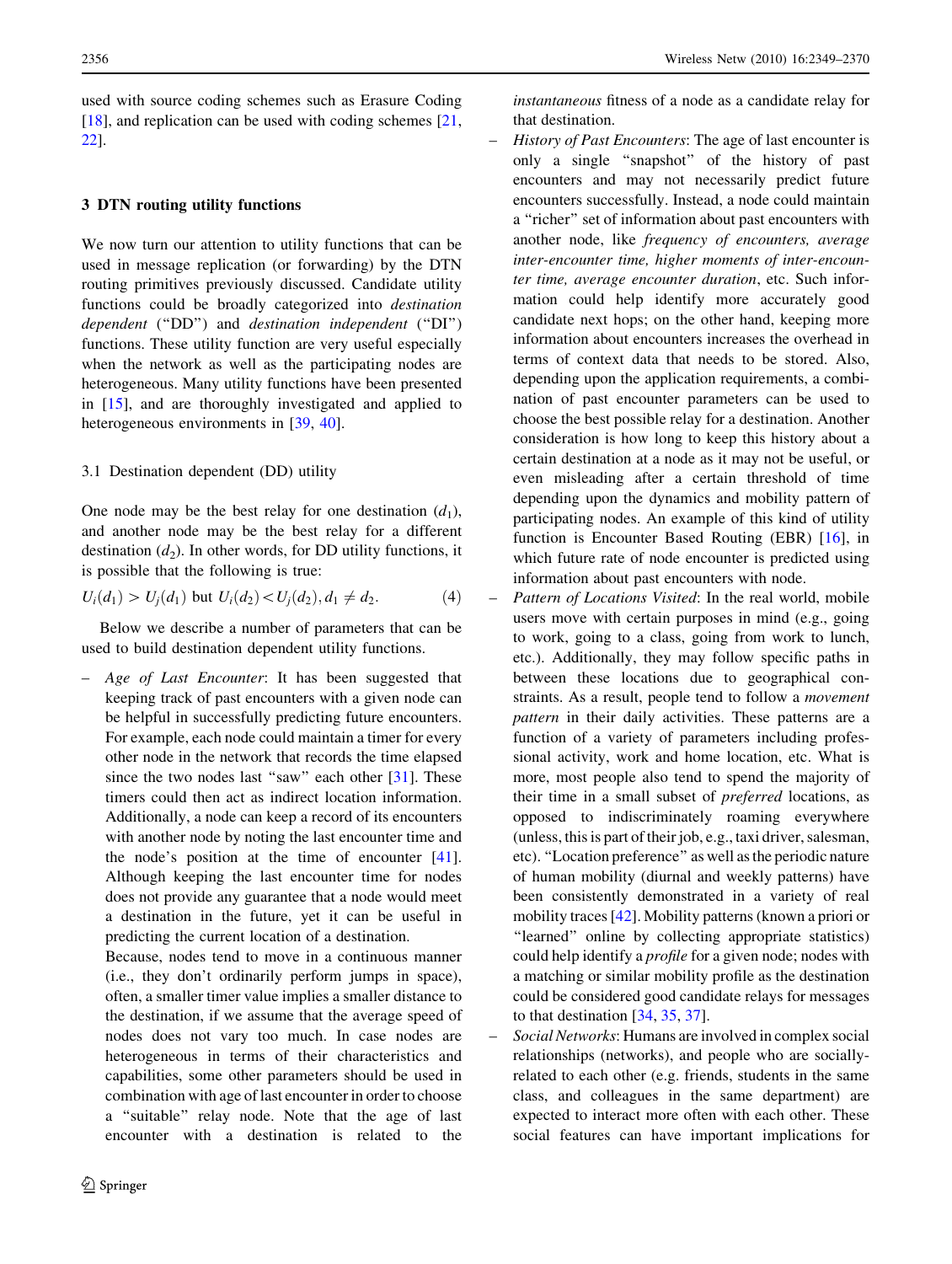networks formed by communication devices operated or carried by humans (e.g., vehicles, PDAs, laptops). Knowledge about existing social links could allow one to choose a ''data relay'' that has a much better chance of encountering the destination soon. Note that one way to gather information about social networks is by keeping a history of past encounters. However, there is additional data that is relevant in the context of social networks. For example, suppose that it is known a priori that *A* is a good friend of *D*, but*B* hardly knows *D*; then, even with no past encounter information of *D* at *A* or *B*, *A* can be considered a *better* relay for *D* than *B*. Another way to do this is by labeling the nodes with community names and by making nodes advertised the communities they belong to as they move and meet other nodes. The social network information about nodes can also be gathered by observing and estimating their mobility pattern.

Bubble [43] is one of the recent social-based forwarding protocol, in which forwarding is based upon identifying "hubs" and "centrality points" in the network. Having no information about a destination, a message is forwarded towards a more ''popular'' area or node, and then the forwarding mechanism tries to find the destination itself, or a node having the same ''community'' as the destination node. The logic behind finding a popular node first is that in a social network, some nodes tend to see other nodes more often than others.

– *Traditional Routing Table Entry*: In a network that is often disconnected, it is possible to have network connectivity in parts of the network (connectivity islands). So, in such cases, each node could maintain a limited-range (e.g. n-hop) view of the topology in a proactive manner (link-state, distance vector) to improve performance. In many scenarios, complementing traditional routing mechanisms with ''mobilityassisted'' primitives to overcome partitions or other route failures may be a more suitable solution than replacing traditional routing altogether.

## 3.2 Destination independent (DI) utility

In this case, the ''utility'' of a given node is independent of any destination; rather, it depends on some characteristic(s) exhibited by a node. This implies that one node may be the best relay for most or all destinations. In other words, for DI functions it holds in general that:

$$
U_i(d_1) \ge U_j(d_1) \Rightarrow U_i(d) \ge U_j(d), \text{ for most or all } j, d.
$$
\n<sup>(5)</sup>

Examples of nodes which are highly preferable as relays for any destination could be nodes with high and frequent mobility (e.g., vehicles), nodes with many ''friends''

(e.g., *hubs* in scale-free networks), nodes with more resources (e.g., buses [36]), or nodes with high cooperative behavior (e.g., APs, routers or gateways, ferries). Below, we describe in more detail some destination independent parameters that should be considered when making forwarding decisions.

- *Amount of Mobility*: In some wireless network deployments, nodes may vary in different ways, e.g., some might be more mobile than others. In the case of a campus environment, nodes carried by humans may tend to be more static, while nodes attached to campus transportation vehicles (e.g., [36]) move around the campus periodically, some of which following regular trajectories. These more mobile nodes tend to traverse a wider portion of the network in the same amount of time than the more static nodes, and thus encounter a larger subset of other wireless nodes. As a result, they represent highly desirable relays, if a DTN-like routing strategy is employed. One way to identify such relays could be, for example, to use *labels* that represent the type of mobility exhibited by nodes, e.g. ''BUS'', ''TAXI'', ''PEDESTRIAN'', ''BASE STATION'', etc. In some scenarios, it would not be too burdensome to manually configure a label (e.g., by setting some software parameter when installing a radio, say, on the top of a bus). Nevertheless, algorithms that estimate the ''degree of mobility'' *online* could also be deployed in self-organized, more dynamic environments [15].
- *Node Resources*: When forwarding a message to a node, the resources and capabilities of that node should be considered. Even if a certain node has some ties to the destination (e.g., close friendship), giving a message copy to that node might be a waste of resources, if it is almost out of battery. Chances are it will either turn itself off or run out of battery before it gets a chance of delivering the message. Similarly, if a candidate relay has its buffer almost full, it might be more prudent to prefer another node instead. This may not only result in smaller queuing delays, but may also reduce the probability of the message getting dropped later. Consequently, nodes may maintain the current status of their resources, which can be used to identify nodes that are ''good'' (or ''bad'') relays independent of the destination.
- *Cooperative Behavior*: Message forwarding is not free and consumes node resources including battery life and buffer space. So, it is possible that some nodes refuse to forward messages on behalf of others because either they have limited resources, or they are pre-configured with specific forwarding policies, or because they have been either compromised or are owned by an attacker. So, forwarding a message to such nodes would be disadvantageous. Consequently, forwarding decisions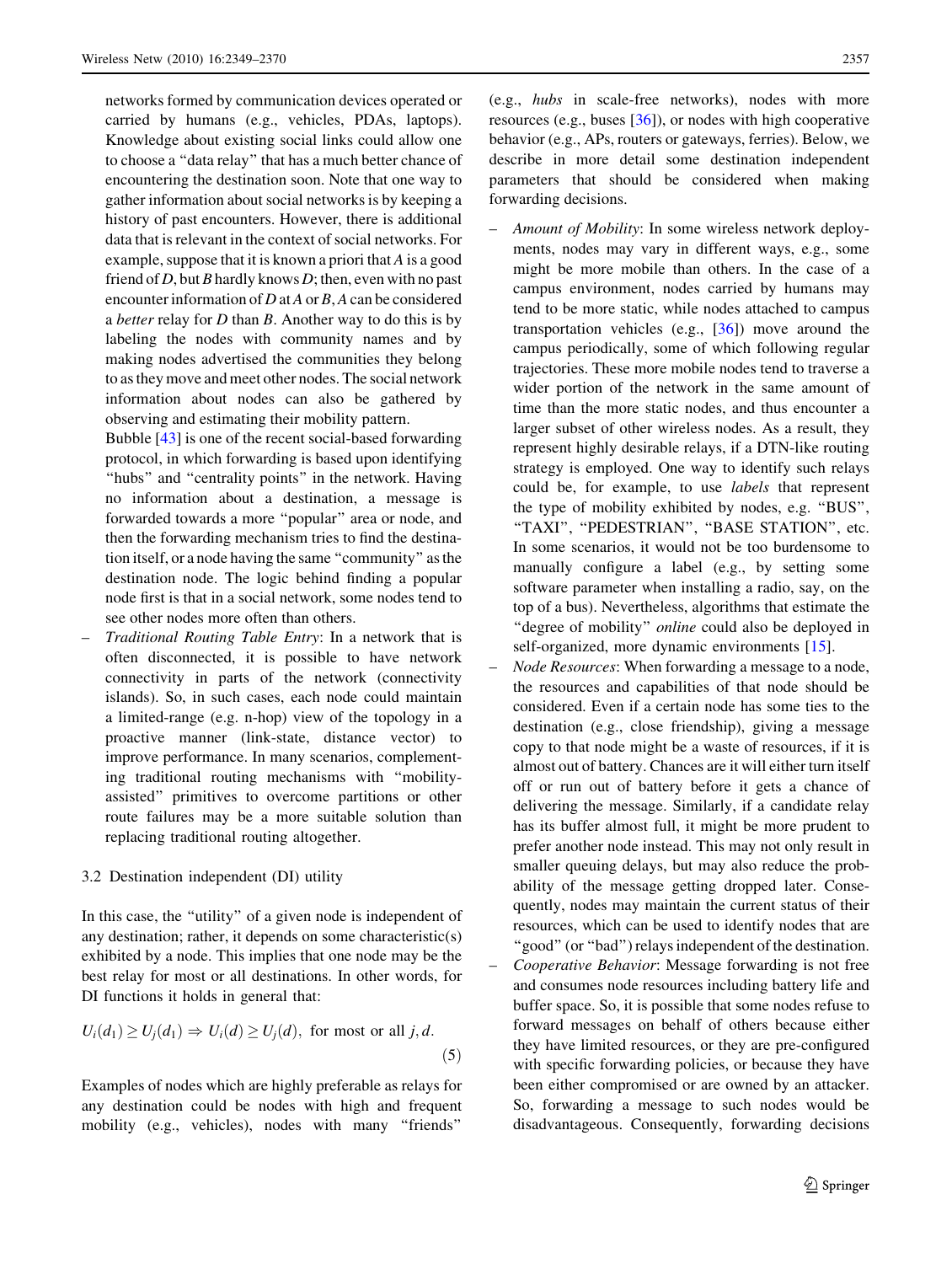should also consider how cooperative nodes are in forwarding messages. Approaches to boosting cooperation among nodes include offering incentives to cooperating nodes, or penalizing non-cooperative ones. This has also implications in building trust among participating nodes, which is the topic of the DI parameter discussed below.

– *Trustworthiness*: Although a number of research efforts have been devoted to addressing various problems related to data delivery in wireless networks (e.g., media access, routing, and transport protocols), securing wireless communication is among the biggest challenges. This is due to a number of factors notably the shared, uncoordinated access to the wireless medium, as well as its inherent unreliability and non-determinism. The peerto-peer, non-hierarchical nature of many emerging wireless applications requires collaboration among participating nodes so that data delivery can be accomplished. Malicious peers could exploit this to intervene with the network's normal operation or extract sensitive information, such as passwords, credit card numbers, etc., from packet streams. In other cases, malicious users could pretend to carry and forward other nodes' traffic, while in fact, they don't do so, which may create drastic forwarding problem. What is more, wireless node resources like bandwidth and battery power will be scarce and valuable in the foreseeable future. Thus, nonmalicious yet selfish users might be tempted to refuse carrying other's traffic. For these reasons, the utility of a node as a message relay might also be a function of the trust other nodes have in it, a trust which could be based on signed certificates, PGP-like architectures [44], reputation systems [45], etc.

#### 3.3 Additional considerations

It is certainly possible (and probably desirable) to define utility functions that take into account both the general, destination independent *fitness* of a node as well as destination specific information. For example, we can combine history of past encounters (DD utility) with nodes' mobility patterns, or their resources (DI utility) in order to define a hybrid utility function that is able to deliver messages to destinations more efficiently.

Most utility functions discussed above are based solely on a snapshot of the past (e.g., the last time node *X* encountered node *Y*). However, in real life scenarios node interactions may exhibit rich and intricate structure; it would thus be beneficial to explore learning techniques that try to use history over a window of time or feedback (e.g., from the destination) to make better routing decisions.

#### 4 A taxonomy of DTNs

In this section, we classify DTNs according to a set of characteristics relevant to routing. For example, a wellconnected network whose nodes exhibit little or no mobility would imply that traditional MANET routing algorithms (e.g. OLSR  $[1]$ , AODV  $[2]$ , etc.) might be appropriate. Similarly, a network where nodes have little or no energy limitations (e.g., vehicles) would likely render routing protocols that focus on minimizing energy consumption inadequate. We start by describing the network features used in our DTN taxonomy.

## 4.1 Connectivity

Connectivity is an important characteristic of wireless networks. Two well-known definitions of network connectivity are (i) the probability that a path exists between two randomly chosen nodes [46], or (ii) the percentage of nodes connected to the largest connected component [46]. Although these two definitions are slightly different, they have similar implications from a macroscopic point of view.

Traditional routing techniques assume the ''Internet model'' where networks are always connected. Partitions are treated as faults and routing attempts to mend them as soon as they are detected. Typically, alternate routes can be found and disconnections, if they happen, are ephemeral events. In multi-hop wireless ad hoc networks, or MANETs, due to node mobility, wireless channel impairments, limited node capabilities, etc, the assumption that the network is always connected no longer holds and routing had to be re-thought. However, partitions are still considered exceptions to normal operation and routing reacts by trying to find alternate paths. In case it fails and disconnections persist, data queued at nodes waiting to be forwarded starts to get dropped as queues fill up. In fact, it is well-known that the so-called reactive (or on-demand) routing protocols such as DSR [2] and AODV [2] perform poorly when disconnections are frequent and persist for arbitrarily long periods of time.

Recently, it has been recognized that in disruption tolerant networks, connectivity will be consistently below 1 (or 100%). As a result, the whole spectrum of possible connectivity values all the way from 0 (very sparse networks) to 1 (connected networks) need to be considered when designing routing algorithms.

It is well-known from percolation theory that, in networks consisting of randomly placed (or randomly moving) nodes, connectivity exhibits a *phase transition* behavior [47] as depicted in Fig. 1. Specifically, if connectivity is scaled by changing the nodes' transmission range, then the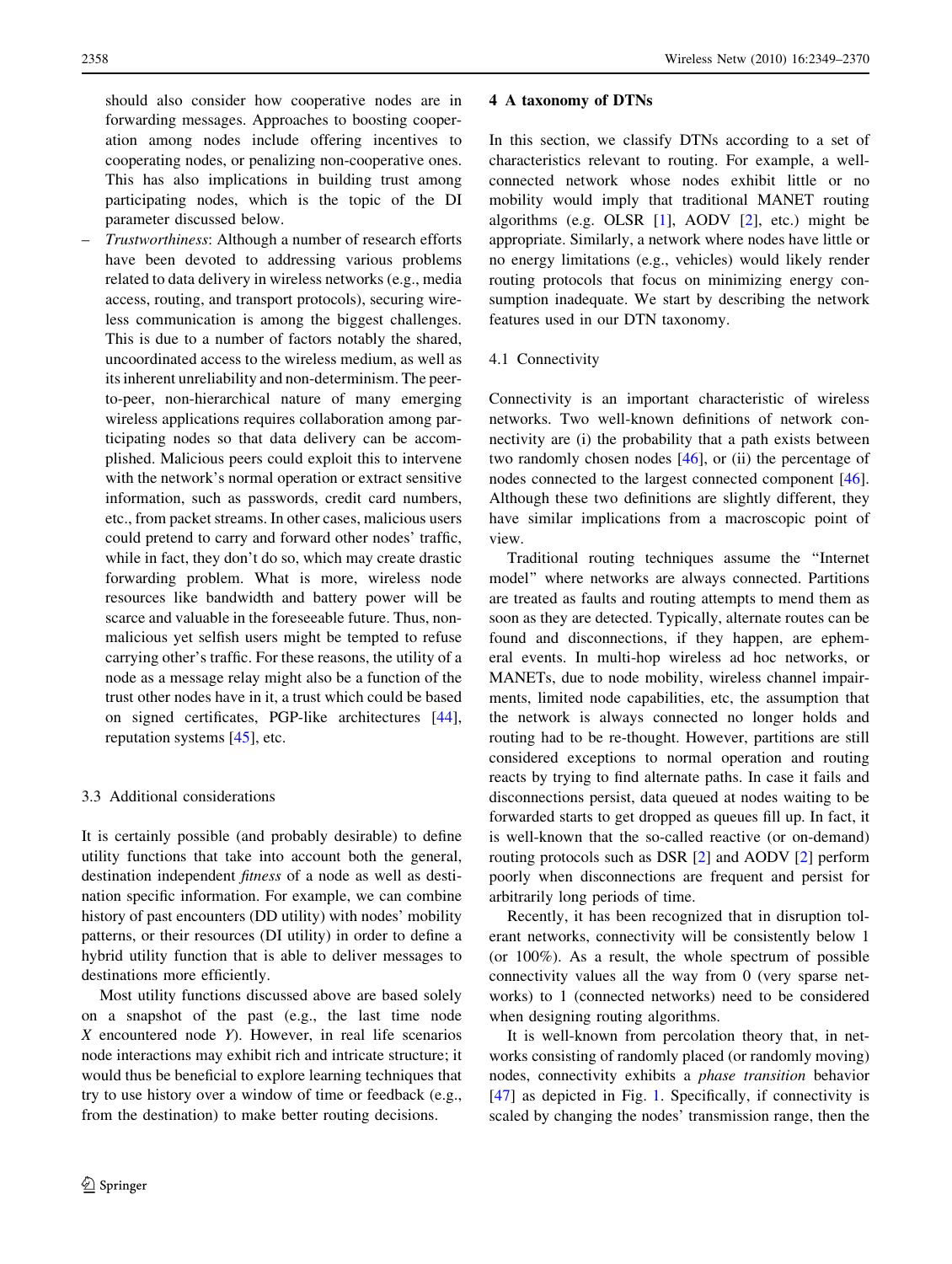

Fig. 1 Expected percentage of total nodes in largest connected component, as a function of the number of nodes (*M*) and transmission range (*K*) (200  $\times$  200 grid)

following can be observed  $[48]$ : (i) for (a large number of) low transmission range values, connectivity values are quite low: no large cluster exists, but rather very small clusters (few with 1 node), whose sizes are exponentially distributed, are found; (ii) when transmission range crosses some threshold value, connectivity starts increasing rapidly and quickly enters a region where a giant component is formed containing a large percentage of nodes, while the rest of the nodes form smaller clusters (again of exponentially distributed size).

This phase transition behavior has some important implications: *random networks*, i.e., those formed by randomly placing nodes (e.g., sensors scattered uniformly in the field) or randomly moving nodes (e.g., random direction), will be either *sparse* or *almost connected*, in most cases. But, if transmission range or number of nodes is low, we can have the case where nodes tend to form clusters (or connectivity islands) due to their mobility patterns. So, in the following, we focus on three different kinds of networks according to their connectivity, namely: *almost connected networks*, *sparse networks*, and *connectivity islands*.

# *4.1.1 Almost connected networks*

Also known as ''flaky nets'', these networks more closely resemble the traditional MANET viewpoint of a connected graph. However, the graph here often exhibits partitions. A good percentage of end-to-end pairs are connected at any time, even though the paths might not be long-lasting. Traditional proactive– (e.g., link-state) or reactive routing protocols (e.g. DSR, AODV) could still deliver a part of the traffic successfully (although with a higher overhead for route discovery and maintenance). Yet, they are unable to deliver any traffic between nodes that lie in different partitions.

Mobility-assisted routing schemes can be beneficial in bridging disconnected parts of the network and are able to deliver traffic between any two nodes. Yet, hybrid protocols that can also take advantage of the existence of large connected clusters are desirable.

#### *4.1.2 Sparse networks*

This is a more challenging scenario. In these networks, transmission range is much lower and no large clusters exist. Most nodes have only a few neighbors or are isolated most of the time. Every now and then, two such nodes come into contact, at which time they can exchange data or other useful information, and soon go back to having no neighbors. It is evident that traditional– or even MANET routing protocols would fail to satisfy most end-to-end traffic requests, as very few contemporaneous paths exist. What is more, the small size or non-existence of clusters imply that routing modules that aim at maintaining multihop neighborhood information (2-hop, k-hop, etc.) have not much value to offer.

Instead, a message has to get routed predominantly by being carried using relays. Occasionally a new candidate relay is encountered and the routing protocol needs to decide whether it should hand-over custody, replicate some of its messages, or continue carrying them. Consequently, node mobility is a crucial feature in these sparse networks, both in terms of how mobile nodes are, as well as how structured node mobility is (i.e., whether mobility patterns exist). Similar to network connectivity, mobility is another important feature and will be discussed in detail in Sect. 4.2 below.

It is thus important to *discover nodes that move frequently and quickly around the network* as well as *nodes whose mobility pattern might be correlated with that of the destination*. To do so, nodes may exchange useful information about themselves or other nodes encountered recently. If such information can be collected often enough (before it becomes irrelevant or obsolete), mobility-assisted routing policies can be used to deliver close-to-optimal performance.

Another important implication of sparse networks is that whenever two nodes encounter each other, there is only a small probability that other nodes are also within range. As a result, there is little contention, on average, at the MAC layer for each transmission, and there is also little (in-channel) interference. This suggests that available bandwidth (or buffer space) per contact is the limiting factor as far as performance is concerned. What is more, it suggests that forwarding or scheduling techniques that aim to choose the right neighbor (e.g., transmit to the ''best'' neighbor according to some utility function) [15] or combine packets for different neighbors (e.g. opportunistic network coding [22]) offer little gain here.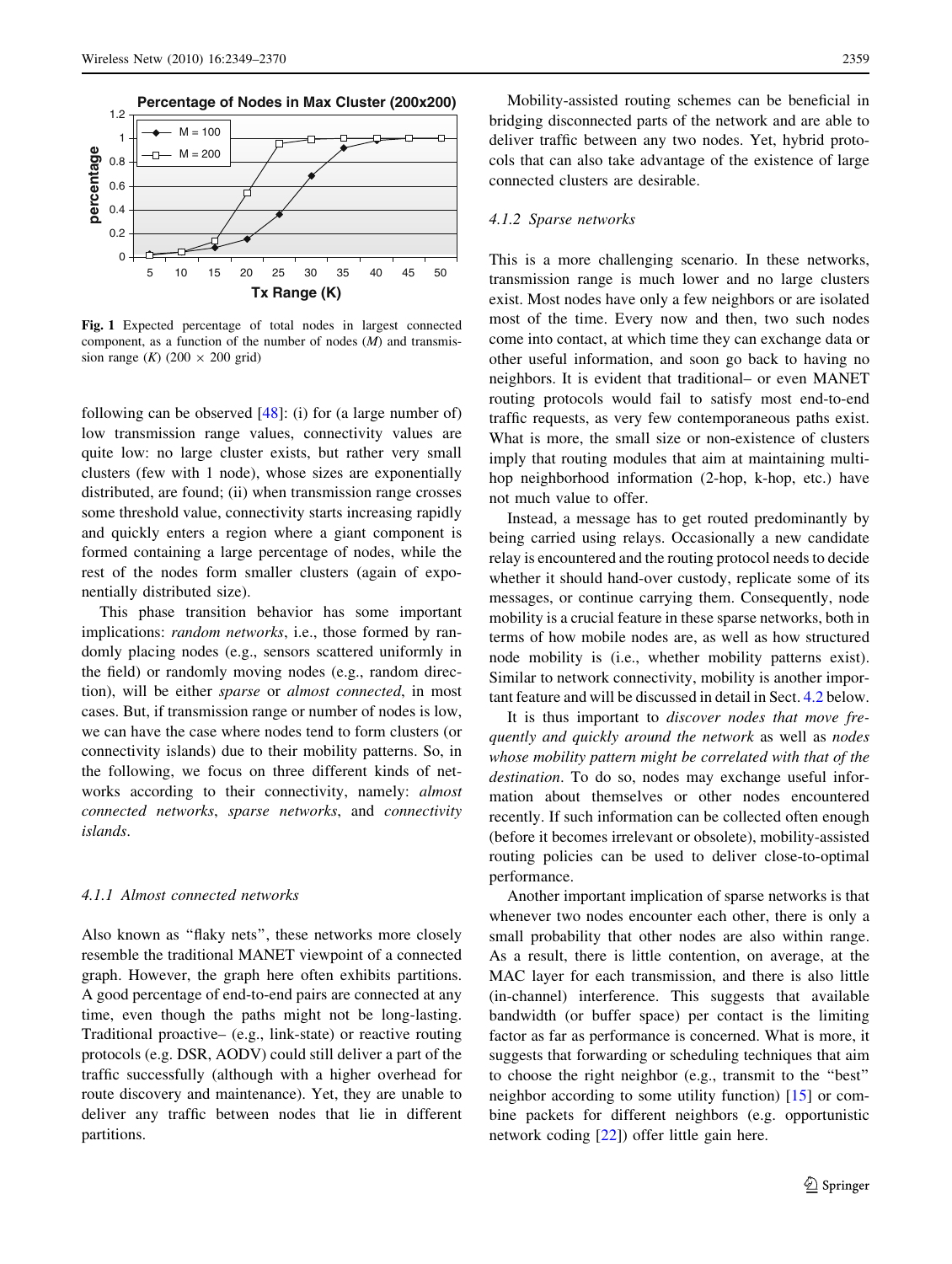## *4.1.3 ''Connectivity islands''*

It has been observed that in real world deployments, node location does not typically follow a uniform distribution. Similarly, node mobility is usually non-uniform. In fact, it is often the non-uniform mobility process that creates the non-uniform node location distribution. Thus, even though the phase transition phenomenon described earlier might imply that networks are either sparse or almost connected, in real world different connectivity structures might be observed. For example, in vehicular networks nodes may tend to gather around different concentration points for reasons dependent on the transportation network (e.g., traffic lights, junctions, toll, etc.) or application (e.g., taxi booths at airports, popular locations, etc.) [38]. Other real world examples include *First Mile Solutions* [49] and *VLINK* [50].

This non-uniform placement or mobility of nodes can also be observed in a variety of other scenarios. Consider, for example, a campus with people mostly moving within their own departments [42], or herds of animals mostly moving together in packs [13]. These networks can be seen as a set of separated islands of (full) connectivity, formed around a concentration point, with few or no contemporary paths between concentration points.

*Connectivity Islands* lie in between *Almost connected*and *Sparse Networks*. On one hand, their sizable clusters imply that proactive routing approaches could help collect and maintain useful information about *immediately reachable* nodes. On the other hand, a large number of nodes outside the local cluster are not immediately reachable using traditional techniques. Instead, mobility-assisted routing should be used to move messages between different "islands", where no immediate path is available. Consider, for example, a scenario where some *anchor nodes* are stable over time and can serve as ''connectivity points'' (e.g., VANET concentration points at traffic lights are expected not to change often), but *attached nodes* change often. In these cases, routing can be done hierarchically where at the macroscopic level, relatively stable paths can be constructed and used to route traffic between ''islands'', while store-carry-and-forward is used on a microscopic level to forward messages when no routes exist, likely between "islands" [38]. What is more, if the nodes that are associated with a given concentration point are stable over time (e.g. nodes affiliated with a given department), macroscopic information about the mobility pattern [37] or community structure [51] between nodes could be used to route traffic across disconnected parts.

To summarize, if a routing table entry exists for a given destination on the *microscopic level* (i.e., populated by traditional routing techniques, such as proactive link-state (e.g., OLSR) or on-demand distance vector (e.g., AODV)),

then no special measures are needed. If, however, no paths exist to that node, a routing entry can indicate a possible course of action on the *macroscopic level*, e.g., ''send to connectivity island X''. This latter action could be performed by, say, finding a node that is affiliated with  $X$  [37] or replicated or sprayed to a number of nodes, with the hope that one of them will soon visit X.

#### 4.2 Mobility

Node mobility is another important factor to be considered when choosing adequate routing approaches, especially as the network becomes sparser. In particular, we will discuss two aspects related to node mobility as follows:

## *4.2.1 Amount of mobility*

The ''amount of mobility'' of a node can be defined as the percentage of the network traversed or ''covered'' by the node within a given amount of time. Alternately, it can also be expressed as the number of new nodes (and thus either destinations or candidate relays) a given node encounters within a given time window. The following characteristics are needed to quantify mobility.

- *Node Speed*: Intuitively, the faster a node is moving, the more new area it should cover in a given amount of time, all other parameters unchanged. Additionally, if nodes move fast, they would have more chances to meet more nodes, thus increasing the number of contacts. On the other hand, if node speed is too high, contact duration is reduced, directly affecting routing protocol performance.
- *Pause Time and Frequency*: Depending upon the environment and the application, mobile nodes may tend to stay at a particular position for extended periods of time. We call this duration as the pause time. For example, in an exposition hall, nodes may move from one place to another and stay at the other place for some time before moving further. Again depending upon the application, the pause time may be used to deliver messages to destinations as it increases the contact duration when the node is in static position, as it has been shown that in some cases, the nodes that are static are more useful to relay messages because of their placement in the area (e.g., throwboxes [52], bus stops etc.). On the other hand, depending upon the scenario, the nodes that have longer pause times may not be as useful in the delivery process as mobile nodes. The nodes' periodicity of visiting places, or their frequency can also be exploited in the delivery process of messages.
- *Integration Time*: This is essentially the time it takes a node, starting at a given state of a mobility structure, to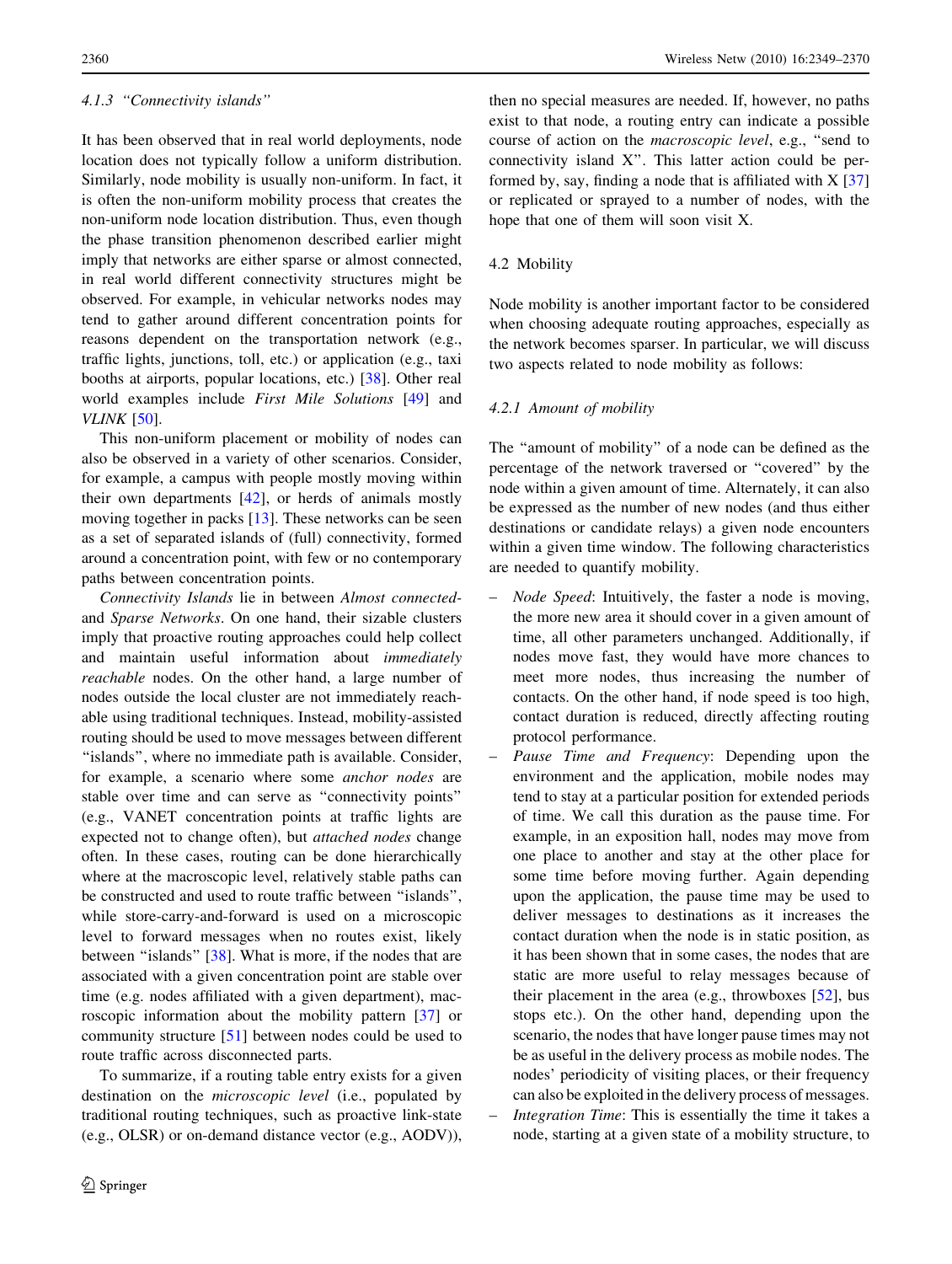arrive to its stationary distribution; the higher the integration time, the more time it takes the average node to reach a randomly chosen destination.

In general, the larger the amount of *average* node mobility, the better the performance of routing protocols that rely on such mobility. Furthermore, in a number of situations it holds that the higher the average node mobility, the less sophisticated the design of a protocol needs to be. This seems to be in contrast with the traditional viewpoint that node mobility has a negative effect on routing protocol performance.

## *4.2.2 Structure of mobility*

The structure of the nodes mobility is equally important, and becomes significantly more so for sparser and ''less mobile'' networks. The following information about the structure of a node's mobility pattern is particularly important from a routing protocol's perspective:

– *Homogeneous vs. Heterogeneous Mobility*: Depending on a particular DTN application, participating nodes may all have the same capabilities and behavior. Conversely, in a heterogeneous deployment, nodes mobility may differ from one another. For example, one could reasonably assume that nodes in a sensor network have homogeneous capabilities and behavior (e.g., duty cycle operation). However, people forming a Pocket Switched Network [53] might have largely different mobility patterns from one another.

Nodes heterogeneous mobility affects protocol design in a number of ways. For example, some nodes will be better relays than others for delivering traffic. Some relays might be preferable for any destination<sup>2</sup>, as in the case of nodes that move fast and frequently around the networks (e.g. vehicles). Protocols that are ''smart'' enough to discover and pick such advantageous relays are expected to perform better the more heterogeneous a network is. Attention is needed though to make sure not to overload a few nodes with relaying responsibilities; this will possibly have detrimental effects due to congestion or battery drainage. Alternatively, if the network is homogeneous, then simple greedy solutions may be adequate to achieve good performance.

– *Spatial and Temporal Correlation*: In addition to differences in the mobility pattern between nodes, individual nodes may exhibit specific mobility patterns which could be leverage to improve routing performance. For instance, a given node may visit some

locations (e.g., a person's home or office) often which exemplifies spatial correlation of movement. Also, a given node may exhibit different mobility behaviors depending on the time of day (temporal correlation). For example, most employees might head to the company's cafeteria between  $12 - 1$ p.m. Finally, there might also exist correlations between the mobility of different nodes both in space (e.g., nodes that tend to visit the same locations  $[34]$ ) and time (e.g., nodes that leave their ''home'' location at around the same times). In such cases, good relays may be *destination specific*, that is, a given node may be the best relay to deliver a message to destination *X* but may never do so for another destination *Y*. In some other cases, good relays may be *time-specific*, which means that a given node can act as the best relay at a specific time for a destination (or during a specific time interval), and another node would serve as relay for another time interval. Protocols that possess the necessary intelligence to distinguish between relays in general, and more specifically, take advantage of mobility patterns they exhibit, are desirable.

– *Other Considerations*: In addition to the previous generic mobility characteristics, a given set of networked nodes may also exhibit mobility attributes that may result in special structures which should be accounted for by routing. This is the case of *disconnected islands* as discussed in Sect. 4.1. In several applications, a set of mobile nodes can create wellconnected clusters (e.g., a military platoon, a nomadic community  $[14]$ , wildlife herd or pack  $[13]$ ) which may be far enough away from one another that they cannot communicate among them. It has been shown that, in these cases, hybrid protocols that take explicit advantage of this structure, using regular routing protocols within a cluster and mobility-assisted techniques to bridge such clusters, can achieve good performance [38, 54].

## 4.3 Node resources

Although network and node resources are becoming less and less of an issue in wired networks, it is not typically the case for their wireless counterparts. Depending on the application, node capabilities such as bandwidth, storage, and battery lifetime may vary largely. Resource availability or lack thereof should play an important role in the design and performance of a routing protocol.

– *Bandwidth*: Networks which operate over a common shared wireless medium, the available bandwidth is always a valuable and often scarce resource. If

<sup>&</sup>lt;sup>2</sup> There are also cases where some nodes are better relays for certain destinations. Destination dependent and destination independent choice of relays is discussed in detail in Sect. 3.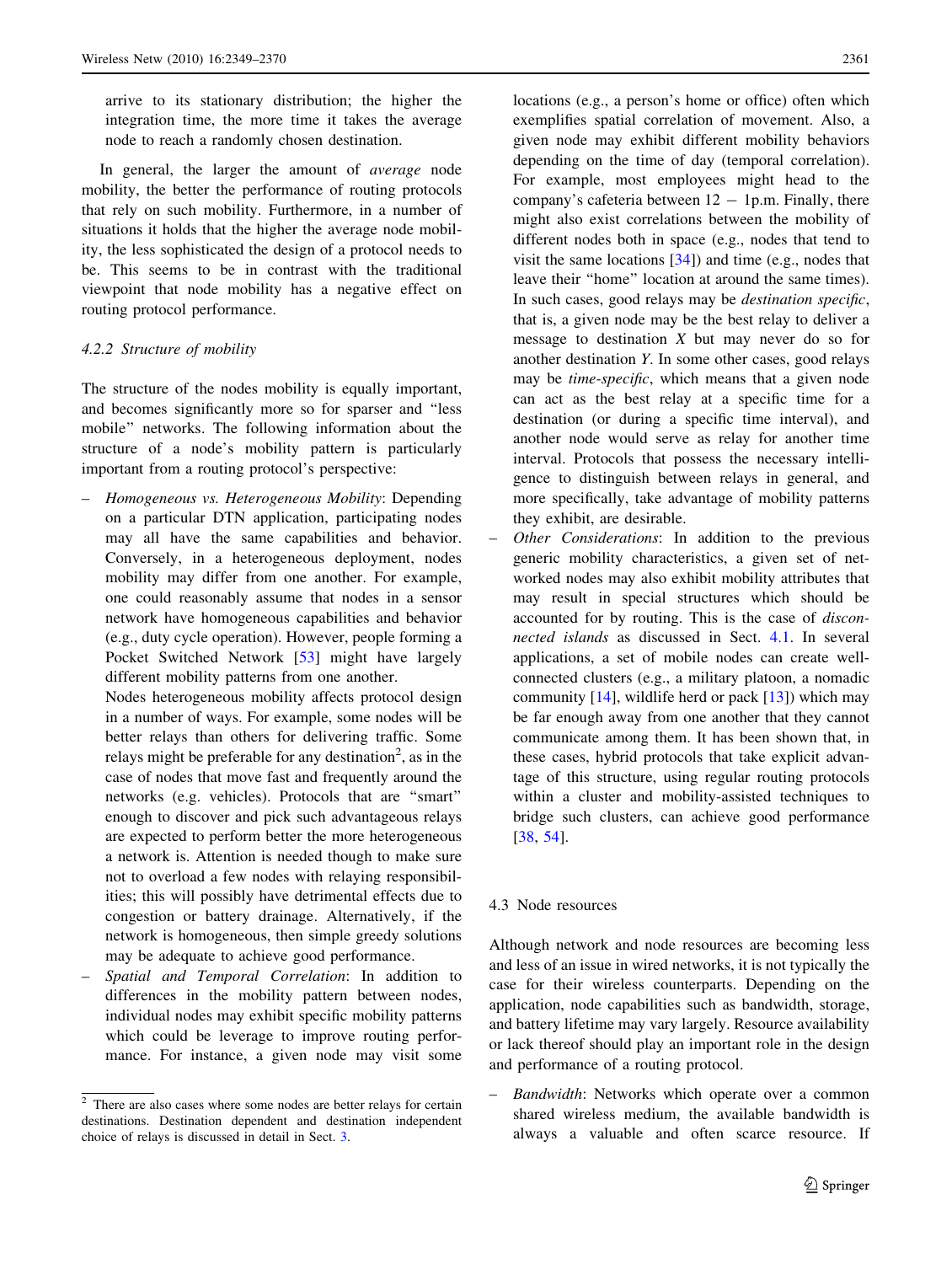bandwidth is limited, then routing protocols should be efficient, especially in terms of signaling and control information exchange. Furthermore, the more limited the available bandwidth, the more prudent the choice of forwarding opportunities needs to be.

- *Storage*: Sensor networks are the typical case where available memory at nodes might be limited relative to the amount of information that needs to be stored locally. Besides affecting the choice of the routing algorithm to be used, storage limitation also influences relevant routing protocol parameters (e.g., TTL) as well as mechanisms such as buffer replacement policies and garbage collection [10, 55]).
- *Battery Lifetime*: Power awareness is usually an important feature in routing protocols for wireless networks<sup>3</sup>. In the case of DTNs, it becomes even more critical, especially in the case of deployments in remote, hard to access regions where nodes may be left unattended for extended periods of time. There is also a recent work [56] that considers making throwboxes energy efficient in order to increase their lifetime while maintaining high efficiency of the system in terms of delivery ratio and latency. In order to minimize the energy waste in DTN, optimal searching or probing intervals are calculated using statistical information of contact opportunities in [57–59] and energy efficient sleep scheduling mechanisms are constructed in [60, 61].
- *Heterogeneous Node Capabilities*: In addition to different mobility patterns, nodes may also have largely varying capabilities, like battery life, processing power, storage capability, etc. Imagine, for example, a scenario where some of the wireless nodes are vehicles (with little or no energy and storage limitations) while others are small PDAs carried by pedestrians. In such a scenario, it is important for the routing protocol to be able to identify the more capable nodes as they are possibly better candidates for relaying traffic than nodes that have barely enough resources to handle their own traffic.

# 4.4 Application requirements

The discussion so far focused on network and individual node features and capabilities. In this section, we consider application-specific requirements, which must be taken into account when choosing or designing DTN routing mechanisms.

- *Message Content and Priority*: Despite the inherent delay tolerance of most DTN driving applications, there can be situations where some messages may be more important than others. For example, in a VANET network it is reasonable to assume that an accident notification message will have higher priority than a chat message, or announcements of nearby shops. In some cases, users might be willing to "pay" more for some of their traffic to get through quickly. Under such heterogeneous traffic requirements, different forwarding policies will be needed to serve the different types of traffic. What is more, not only is it important to ensure that a given protocol can deliver the desired performance (this is not always the case in such a partitioned environment), but the coexistence of the different protocols must be harmonic, as well.
- *Reliability*: In addition to different priority requirements, some messages may need to be sent reliably. Unlike conventional networks, acknowledging messages end-to-end in partitioned networks is not a trivial task and may often have a significant performance overhead (e.g., flooding an ACK message after successful reception at the destination). Furthermore, if a whole session of messages needs to be sent reliably, the considerably large delays of the *loosely* closed feedback loop may significantly reduce the ability to "pipeline" data through the network. What is more difficult in terms of reliability in a disruption-tolerant kind of network, is the ability to reliably deliver data in a certain order.

## 5 DTN routing design guidelines

In the previous three sections, we have discussed different properties of DTNs such as connectivity, mobility and node resources, and have dissected DTN-based routing solutions with respect to their characteristics (replication, forwarding and coding). Now, we try to summarize the discussion by providing a correspondence between DTN-based routing solutions and the characteristics of different networks or applications. Having known, a priori, a given set of application characteristics and requirements, we can choose or build a specific kind of routing solution. For example, where connectivity and mobility are low, but the nodes have enough resources in terms of energy, bandwidth, and buffering, and we need a reliable solution, the epidemic routing or any of its variant such as Spray and Wait [8] can be employed. On the other hand, if the connectivity is low in an environment where nodes are highly mobile and nodes' resources are restricted and expensive <sup>3</sup> There are of course some notable exceptions, e.g., VANETs. (in terms of energy, buffering or processing), message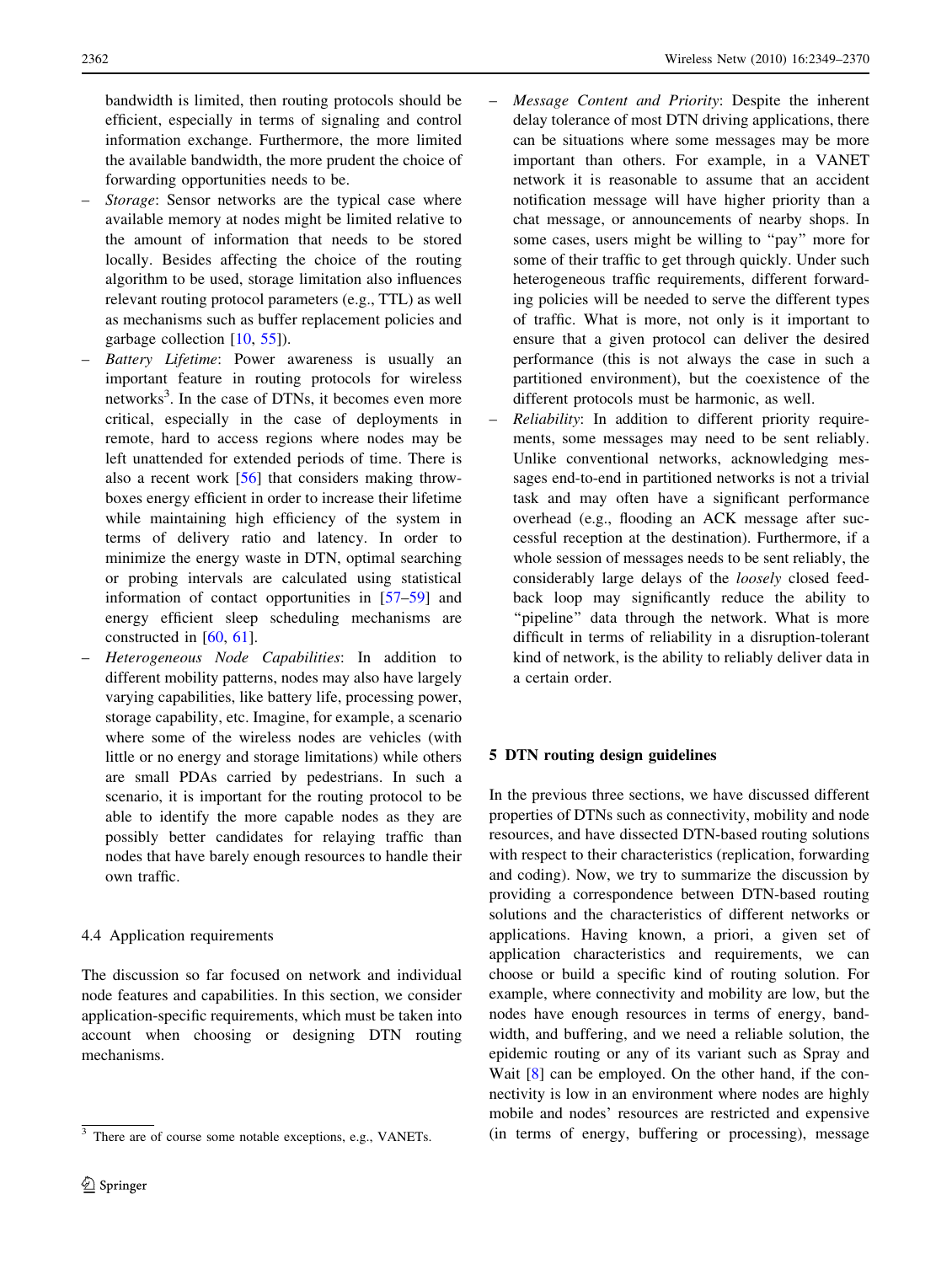| <b>Table 2</b> Routing modern applicability |               |          |           |                 |       |       |      |  |  |
|---------------------------------------------|---------------|----------|-----------|-----------------|-------|-------|------|--|--|
|                                             |               | Epidemic | Replicate | Smart replicate | Focus | Manet | Code |  |  |
| Connectivity                                | Low           |          |           |                 |       |       |      |  |  |
|                                             | High          |          |           |                 |       |       |      |  |  |
| Amount of mobility                          | Low           |          |           |                 |       |       |      |  |  |
|                                             | High          |          |           |                 |       |       |      |  |  |
| Structure of mobility                       | Homogeneous   |          |           |                 |       |       |      |  |  |
|                                             | Heterogeneous |          |           |                 |       |       |      |  |  |

Correlated  $\sqrt{ }$ Resources Low  $\sqrt{ }$ 

Reliability  $\sqrt{ }$ 

Priority  $\sqrt{ }$ 

High  $\sqrt{ }$   $\sqrt{ }$ 

replication schemes are better candidates to be utilized. If reliability is needed by a routing solution, only epidemic routing or message coding can be employed.

Table 2 aims at summarizing the correspondence between network characteristics and DTN routing solutions. The rows in the table represents the properties of networks (or applications), whereas each column provides a different routing solution. If read line-by-line (horizontally), it states which routing modules may be *useful* or *necessary* to cope with the given characteristic (one per line). If read column-by-column (vertically), then it describes particular scenarios where the given protocol (one per column) is a better choice. We do not intend that this table is all-inclusive or without exceptions. It is only rather an indication of which routing strategies might match better which DTN environments. It is also important to note that this table characterizes the suitability of a routing solution according to the set of network or application characteristics that we have presented in Sect. 4.

In the following, we take up a few exemplary networks, summarize their characteristics and describe what kind of routing protocol is suitable for each network.

- 1. A typical Vehicular Ad hoc Network (VANET), where vehicles exchange information when they come into contact of each other. In such a network, at some places the network may be very dense whereas at other places, it is sparse. The speed of nodes is generally high (from tens to hundreds km/h). Normally, resources are not scarce, especially in terms of power and memory. When choosing a suitable routing strategy in the light of what has been presented in the paper, one may opt for controlled replication as the routing algorithm because nodes have sufficient resources available and mobility is high.
- 2. Habitat monitoring such as ZebraNet [13], where animals are equipped with wireless sensors with little memory and limited battery lifetime, and we want to

collect information about living conditions and environment. Resources are very precious in such a network, and speed is low (a few m/sec) with large pause times. Animals live most of the time in groups, and different groups occasionally encounter each other, and may exchange information. A coding scheme can be beneficial in such a scenario, as it works better with low resources, and because we can aggregate groups information together in order to save transmissions.

3. A social network in which people belonging to the same social community or interest form a network. People may also move in between different communities depending upon their changing interests, and due to variations in their daily life routines (e.g., workplace, home, market). Nodes in such a network can have diverse variations in terms of connectivity, mobility and resources, which makes this kind of network heterogeneous. In such a network, a hybrid approach of routing may be useful. For instance, controlled replication scheme such as Spray and Wait [8] can be used within a community, while some utility based smart replication scheme could be used for intercommunity traffic.

# 6 Case studies

In this section we will present simulation results to support and demonstrate our claims (design principles) from the previous section. Our goal here is not to provide extensive simulation results or argue for specific protocols, but rather to demonstrate the validity of our analysis of the routing solution space.

For the simulation results presented here, we assume that the time units used are the clock ticks of the discretetime simulator. A packet transmission takes one time unit,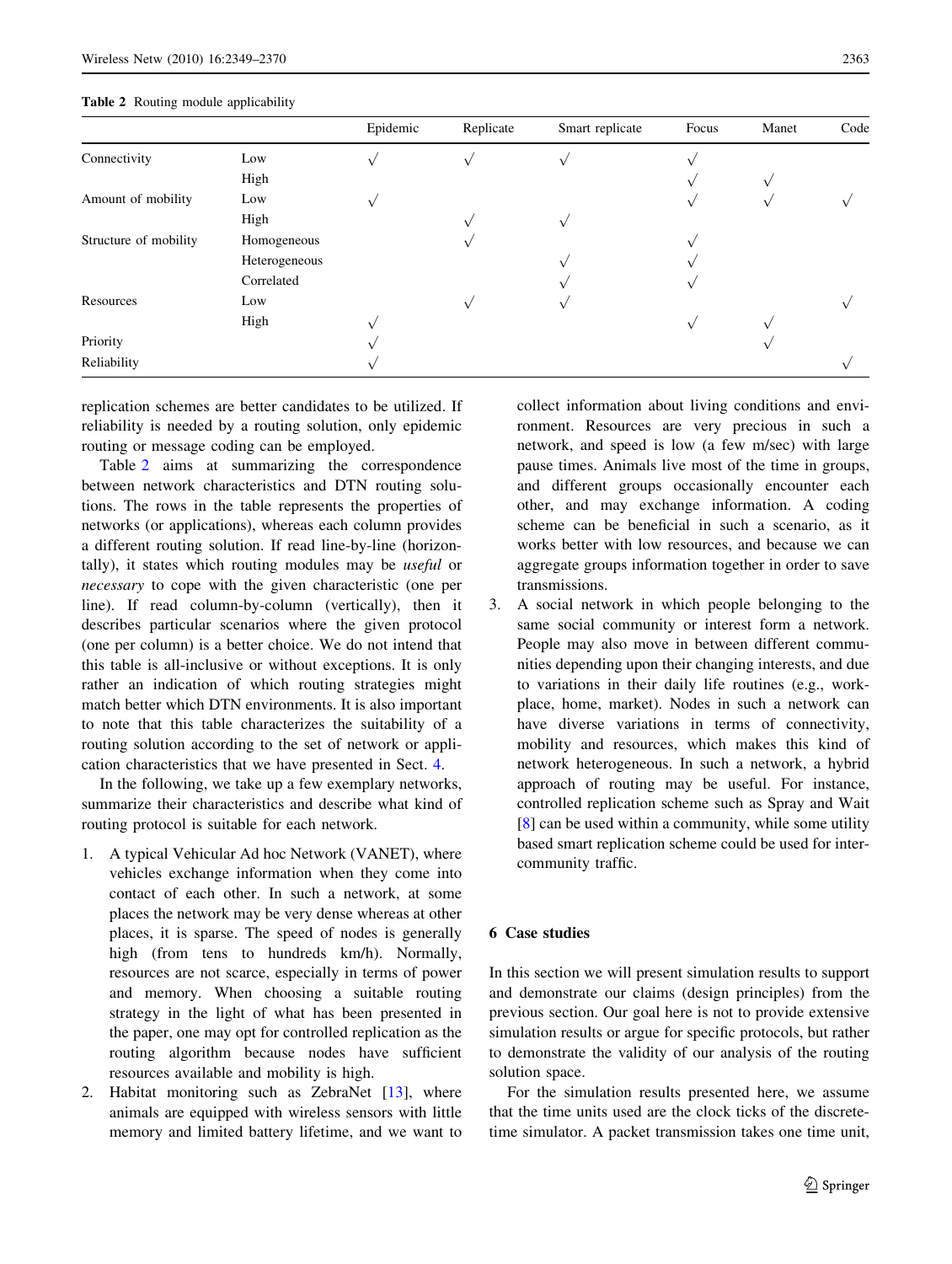

Fig. 2 Performance of different routing modules for trace-based mobility: Infocom 2005 traces collected by the HAGGLE project

so, in principle, one could translate this into seconds if needed by considering packet size and bit rate, and as the results presented here provide a comparative evaluation of delay, so the time unit does not make a difference.

# 6.1 Pocket switched networks

Pocket Switched Networks have been recently proposed [53] as a special type of DTN networks. The idea is to extend Internet connectivity beyond access points, by taking advantage of all possible means of ''communication'', including peer-to-peer links (e.g. Bluetooth), ephemeral access to a connected infrastructure (e.g. wireless Infostations [62], as well as physical mobility.

In this paradigm, nodes are assumed to be carried in the users' ''pockets'', during their daily life activities. This implies that patterns existing in the daily movement of different nodes (e.g. time of commuting to work and means of transportation used, time spent in the office or in other job locations, etc.) as well as interaction and social patterns between different users, are expected to affect considerably the transmission opportunities ''seen'' by the nodes.

There have been a lot of experimental studies recently trying to discover and quantify these mobility and ''intermeeting'' patterns between users or nodes [63]. Some key findings include the following  $[64]$ : (i) nodes tend to show strong location or peer preference; that is each node has a number of access points (peers) that it visits (sees) more often than others; (ii) nodes are rather heterogeneous in their mobility and interaction behavior; some nodes tend to see all other nodes often, while other only see a small set of peers throughout the measurement periods; (iii) intercontact times between nodes have ''heavy-tailed'' behavior.

The above create a scenario where the respective transmissions opportunities have detailed structure. As we mentioned in Sects. 2, 3, utility-based routing protocols that take into account, for example, the age of last encounter between nodes, are capable of discovering and taking advantage of such structure. In Fig. 2, we compare the performance of 3 protocols for the traces collected at the Infocom 2005 conference scenario [64]: (i) epidemic routing, (ii) a controlled replication protocol that blindly hands-over copies [8], and (iii) one that maintains last encounter information between nodes, and may forward a message copy further to another node with a more correlated mobility or encounter pattern with the destination.

As can be seen there, using controlled replication rather than epidemic routing can utilize the available bandwidth much better. Furthermore, using a utility function to discover better relays for a given destination can improve performance even more.<sup>4</sup>

#### 6.2 Metropolitan networks with heterogeneous nodes

Even though nodes in the previous scenario exhibit different social and movement behavior, they all still correspond to humans, and specifically pedestrians. However, there are situations where a larger variety of nodes may collaborate or coexist to enable intermittent connectivity in a larger (metropolitan) scale. Such a scenario might include, for example, nodes carried by pedestrians, other nodes mounted on vehicles, static nodes corresponding to base stations, sensors, or Throwboxes [52], etc., as shown in Fig. 3.

Scenarios like the one just described, involve a larger amount of heterogeneity. In addition to different social interactions, nodes in this case might also have largely varying amounts of resources as well as mobility ranges and speeds. For example, a node mounted on a car or a bus may cover a much larger network area than a node carried in the pocket of a pedestrian, and also may have no energy considerations. This implies the following: In the previous

 $4$  Note that this is a small scenario with only 41 nodes, so performance improvement is more modest than in other scenarios; we expect that a similar mobility pattern in a larger setting—more nodes and more locations—would further demonstrate the importance of using the ''right'' routing modules.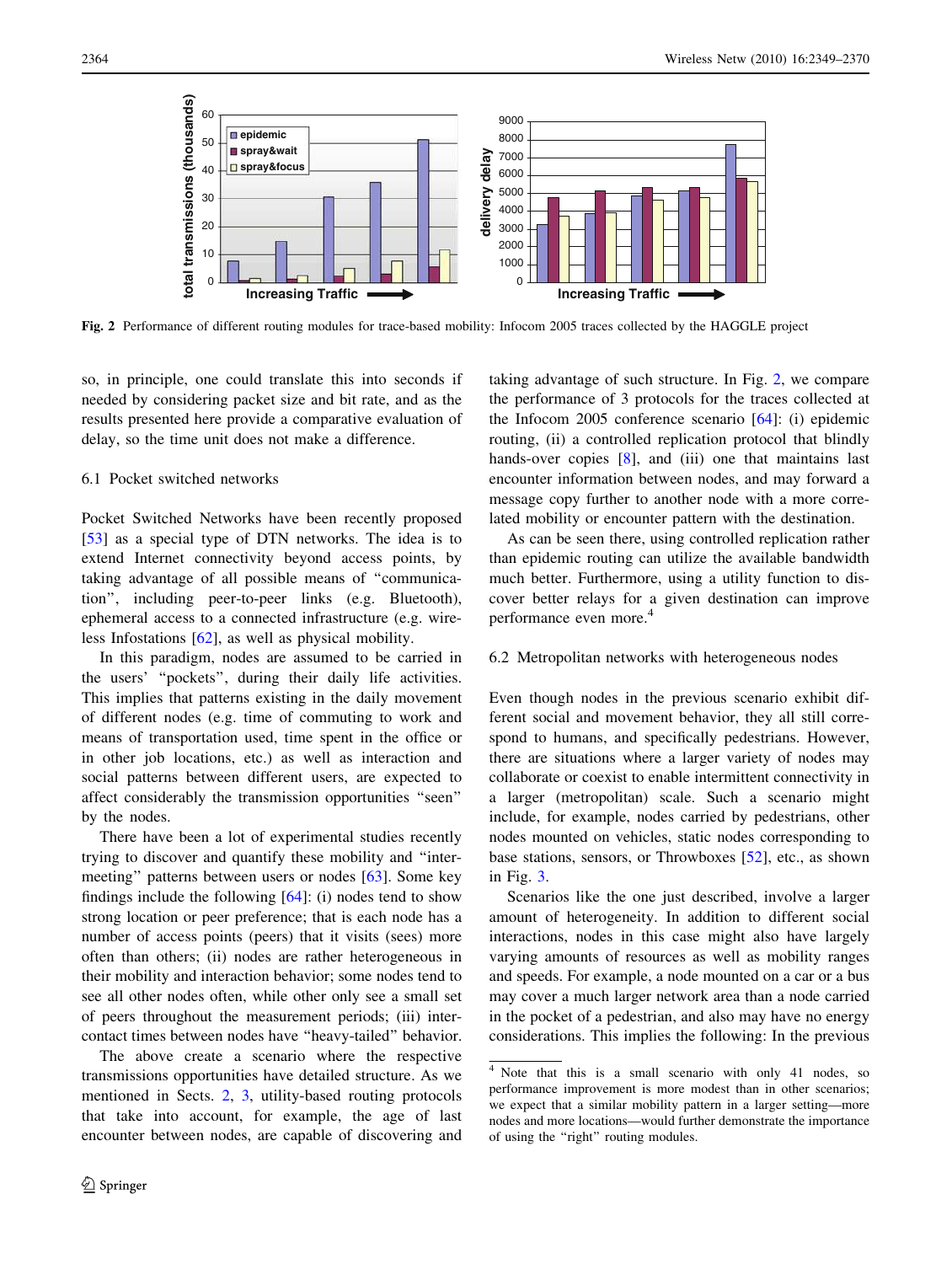

A Heterogeneous Network Scenario

Fig. 3 Example scenario with heterogeneous wireless nodes

scenario some nodes may be better relays *for a specific destination* due, for example, to their social relation with the destination or their physical proximity to it; In this scenario some nodes may be better relays *for all destinations* due to some special capabilities of theirs like more resources or more peer encounters.

Imagine an example scenario where a percentage of nodes is mobile (e.g., cars, buses) and often performs long trips around the network, while the rest of the nodes move each inside its own local community only (e.g. campus, office building, etc.), which is much smaller than the total network area. In this network, in order to route messages between nodes that lie in different communities, it is crucial to discover and take advantage of the few ''mobile'' nodes in the network. The rest of the nodes are useless for inter-community traffic.

In Fig. 4 we compare the delivery delay for two different routing strategies: (*Greedy Spraying*) in the first scheme, controlled replication is performed using a greedy distribution of the copies; all *L* copies of a message are handed over to the first *L* nodes encountered; (*Smart Spraying*) in the second scheme, we assume that each node carries a label that indicates what type of a node it is (e.g. "Vehicle", "Pedestrian", "Base Station", etc.)<sup>5</sup>. Copies of



Fig. 4 Performance improvement of smart spraying over greedy spray and wait, as a function of the percentage *p* of ''mobile'' (useful) nodes; *K* is a node's transmission range

the messages are handed over only to nodes that carry a given label (e.g. ''Vehicle''), that can travel outside the source's local community.

As can be seen in Fig. 4, blindly choosing relays could result in significant performance degradation in such a scenario. Although a few copies might happen to be handed over to ''mobile'' nodes that may eventually see a destination in a different community, most copies are wasted to nodes that rarely or never see the destination. On the other hand, a very simple optimization that tries to "read" a bit further into the structure of the surrounding network, could result in up to  $5 \times$  improvement. Specifically, the fewer

<sup>5</sup> Although such labeling could be possible in some cases, we do not assume that a node must necessarily know its type; Instead, each node could maintain statistics of the ''intensity of its mobility'' by maintaining a running average of the number of different nodes it encounters within a given window of time; this could then be used as an estimate of how mobile a node is.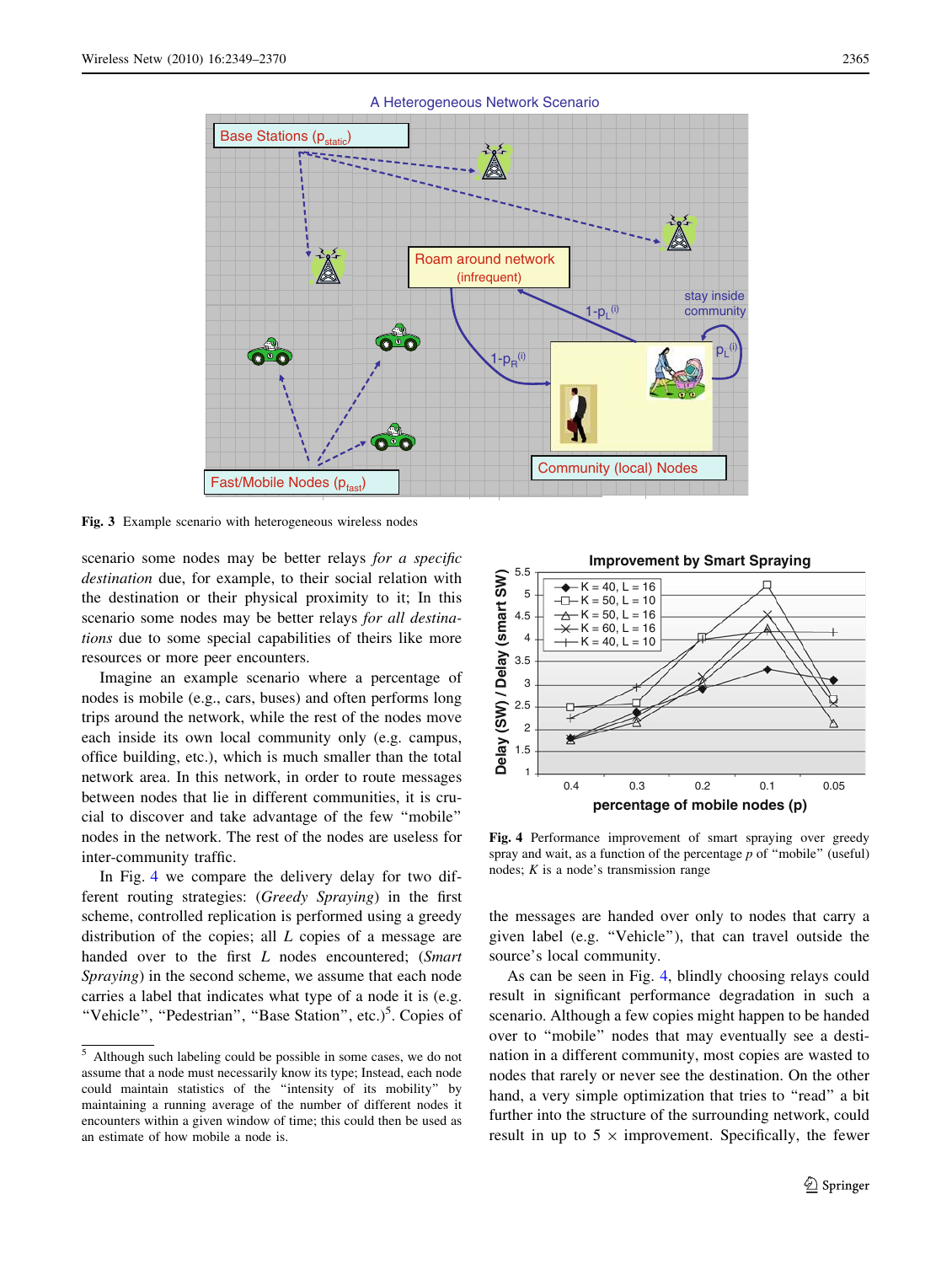

Fig. 5 Delivery delay (*left*) and delivery ratio (*right*) for traffic classes with different priorities, as a function of total traffic

the correct choices (i.e. the ratio of ''good'' over ''bad'' relays) the higher the potential improvement by trying to identify the good ones. Nevertheless, if the choices become too few, even ''smart replication'' is not powerful enough to discover the very few existing ''paths-over-time'', as evident in the plots as well. In that case, additional or different routing modules might be necessary to tackle the problem (e.g. flooding or utility-based forwarding).

## 6.3 Applications with priorities

Despite the inherent delay-tolerance of the networks discussed, there can be situations where some messages may be more important than others. For example, in a VANET network it is reasonable to assume that an accident notification message will have higher priority than a chat message, or advertisements of nearby shops. Consequently, it would be useful to be able to treat priority messages preferentially, and ensure that *they get the best possible service, given the network limitations*. The questions is then, which routing strategy should be used for the priority messages and which for the non-priority ones, to satisfy the demands and semantics of both services?

Let us look at an example scenario where a *p* % of the messages have higher priority. In order to ensure the best possible service to these messages, we can use epidemic routing to route these messages only. Epidemic routing is guaranteed, under no buffer and bandwidth limitations to find the optimal paths in *any* scenario. Thus, it provides the *best effort, priority service* necessary in this context. The rest of the messages can be routed using a scheme like Spray and Wait. Spray and Wait: (i) generates very little traffic, which is important to not interfere significantly with the priority service; (ii) is robust enough to deliver good performance in a number of scenarios<sup>6</sup>. We have used simulations to answer the following two questions: what is the performance degradation to each service type, by the cross-traffic interference? how do these two services behave when the network becomes congested?

In Fig. 5 we assume there is 100 nodes that move according to the Random Waypoint mobility model in a  $500 \times 500$  network. The velocity is considered as *1 grid unit per time unit*. The network area is measured in grid units, i.e. a network size of  $500 \times 500$  is  $500 \times 500$  grid units. It could be meters or whatever. So, each time unit, a node moves 1 grid unit. This is the simplest way to do the simulations, without fixing specific velocities, bit rates, etc. For Random Waypoint mobility model, the pause times are uniformly chosen in a [0,T], with T being relatively small. Quantitatively, the choice of value T does not make a real difference to the results obtained here.

We also assume that 10% of the messages (chosen randomly) have priority and routed using epidemic routing, and the rest of the messages are routed using Spray and Wait with  $L = 16$  copies. We look first at how congestion affects the two traffic classes. As can be seen there, when traffic is not too high, both traffic classes coexist smoothly. Priority messages get the best possible services with at most 10–20% degradation, while the delay of non-priority messages get increased a bit, and still remains competitive. On the other hand, if the network reaches congestion, it is important to note that it is the non-priority traffic class whose performance degrades the most and the fastest. This is very important, as it satisfies the semantics of a priority class, which is supposed to get the best service available.

Finally, in Fig. 6 we again depict the delivery delay and delivery ratio for the two traffic classes, as a function of the percentage of total messages that have high priority (we assume a fixed traffic load of 800 messages). We also include the delivery delay for the case where all messages are routed using epidemic routing, and for the case where all messages are routed using Spray and Wait. As is evident by these plots, using a different routing strategy for the two classes, achieves a much better trade-off than using the same routing protocol for all traffic, if the priority messages are only a fraction of the total messages (this is the *desirable* case in all priority services—see for example the air industry). Priority messages get

We intend to look into using Spray and Focus rather than Spray and Wait for the non-priority service.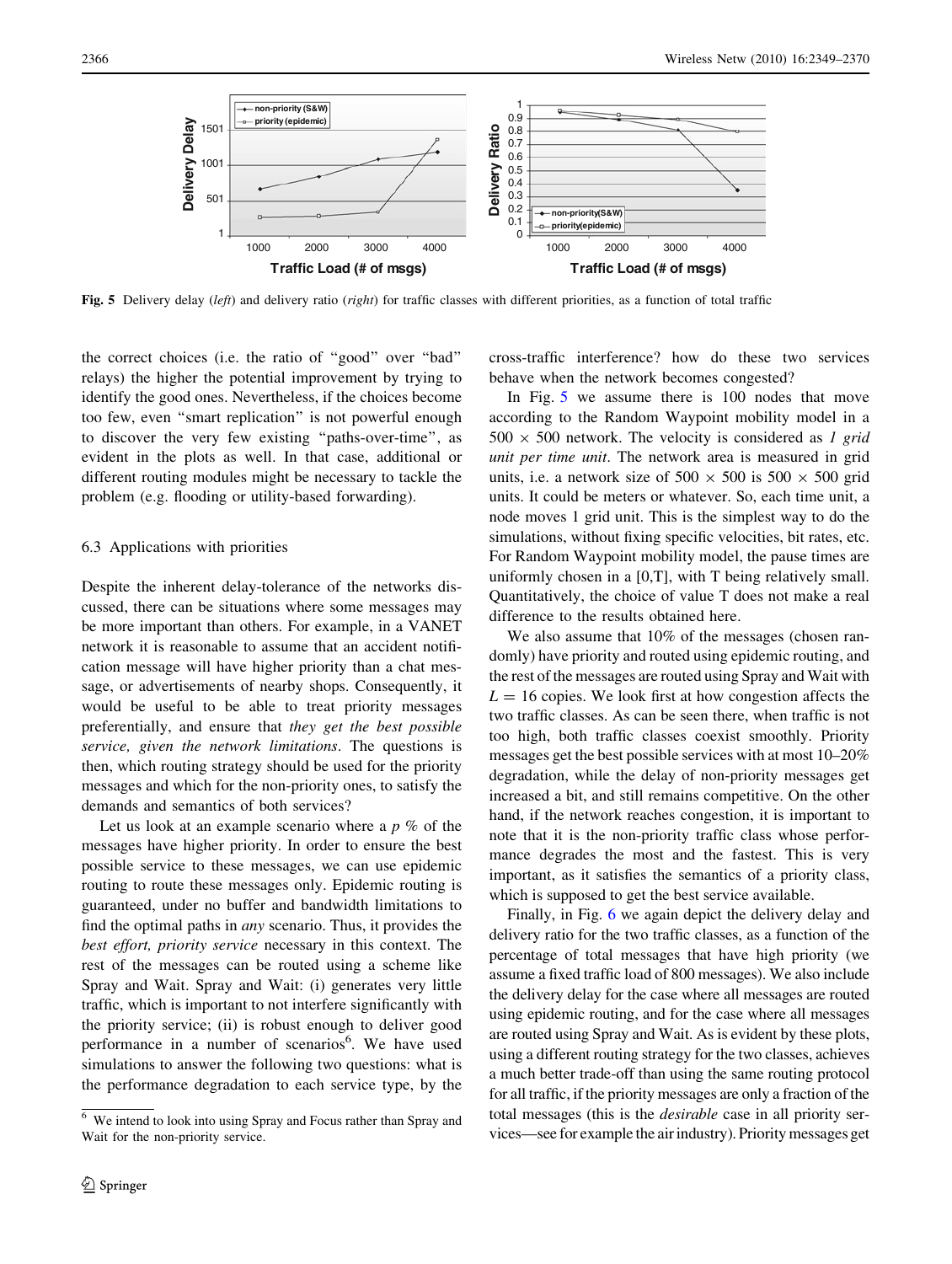

Fig. 6 Delivery delay (*left*) and delivery ratio (*right*) for traffic classes with different priorities, as a function of the ratio of priority messages

better service than using Spraying for all traffic, which is the desired semantic. Furthermore, *both traffic classes get better service than if all messages were treated as priority!* Finally, if for some reason, the priority traffic increases (e.g. a major accident, natural disaster, etc.) it is the performance of the nonpriority class that degrades first, with the priority traffic being again able to capture all available resources.

# 7 Conclusion

In this paper, we present a taxonomy of opportunistic routing protocols for DTNs. One of the main goals of our taxonomy is to have it serve as a set of guidelines for routing protocol designers and developers. The paper starts by defining basic building blocks used by existing DTN opportunistic routing schemes. We then create a taxonomy for intermittently connected networks based on network characteristics and application requirements. Finally, we present some case studies using a variety of existing DTN routing approaches to validate the proposed design principles and guidelines.

Open Access This article is distributed under the terms of the Creative Commons Attribution Noncommercial License which permits any noncommercial use, distribution, and reproduction in any medium, provided the original author(s) and source are credited.

#### References

- 1. Clausen, T., & Jacquet, P. (2003). Optimized link state routing protocol (draft-ietfmanet-olsr-11.txt).
- 2. Broch, J., Maltz, D. A., Johnson, D. B., Hu, Y.-C., & Jetcheva, J. (1998). A performance comparison of multi-hop wireless ad hoc network routing protocols. In *Proceedings of mobile computing and networking*.
- 3. Jain, S., Fall, K., & Patra, R. (2004). Routing in a delay tolerant network. In *Proceedings of ACM SIGCOMM*.
- 4. Zhao, W., Ammar, M., & Zegura, E. (2004). A message ferrying approach for data delivery in sparse mobile ad hoc networks. In *Proceedings of ACM/IEEE MOBIHOC*.
- 5. Shah, R., Roy, S., Jain, S., & Brunette, W. (2003). Data MULEs: Modeling a three-tier architecture for sparse sensor networks. IEEE SNPA workshop, May 2003.
- 6. Vahdat, A., & Becker, D. (2000). Epidemic routing for partially connected ad hoc networks. Technical report number CS-200006, Duke University.
- 7. Grossglauser, M., & Tse, D. (2002). Mobility increases the capacity of ad hoc wireless networks. *IEEE/ACM Transactions on Networking, 10*(4), 1360–1369.
- 8. Spyropoulos, T., Psounis, K., & Raghavendra, C. S. (2005). Spray and wait: Efficient routing in intermittently connected mobile networks. In *Proceedings of ACM SIGCOMM workshop on Delay Tolerant Networking (WDTN)*.
- 9. Neglia, G., & Zhang, X. (2006). Optimal delay-power tradeoff in sparse delay tolerant networks: A preliminary study. In *Proceedings of ACM SIGCOMM workshop on challenged networks (CHANTS'06)*.
- 10. Small, T., & Haas, Z. (2005). Resource and performance tradeoffs in delay-tolerant wireless networks. In *Proceedings of ACM SIGCOMM workshop on delay tolerant networking (WDTN)*.
- 11. Ramanathan, R., Hansen, R., Basu, P., Rosales-Hain, R., & Krishnan, R. (2007). Prioritized epidemic routing for opportunistic networks. In *Proceedings of the 1st international mobisys workshop on mobile opportunistic networking*. Puerto Rico.
- 12. Ramanathan, P., & Singh, A. (2008). Delay differentiated gossiping in delay tolerant networks. In *Proceedings of International Conference on Communications (ICC)* (pp. 3291–3295).
- 13. Juang, P., Oki, H., Wang, Y., Martonosi, M., Peh, L. S., & Rubenstein, D. (2002). Energy-efficient computing for wildlife tracking: Design tradeoffs and early experiences with ZebraNet. In *Proceedings of ACM ASPLOS*.
- 14. Lindgren, A., Doria, A., & Schelen, O. (2004). Probabilistic routing in intermittently connected networks. *Lecture Notes in Computer Science, 3126*, 239–254.
- 15. Spyropoulos, T., Turletti, T., & Obraczka, K. (2009). Routing in delay tolerant networks comprising heterogeneous node populations. *IEEE Transactions on Mobile Computing (TMC), 8*(8), 1132–1147.
- 16. Nelson, S. C., Bakht, M., & Kravets, R. (2009). Encounter-based routing in DTNs. In *Proceedings of the IEEE INFOCOM*. Rio de Janerio, Brazil.
- 17. Shiny, M., Hongyy, S., & Rhee, I. (2008). DTN routing strategies using optimal search patterns. In *Proceedings of the third ACM Workshop on Challenged Networks (CHANTS)*. San Francisco, CA, USA.
- 18. Wang, Y., Jain, S., Martonosi, M., & Fall, K. (2005). Erasure coding based routing for opportunistic networks. In *Proceedings of ACM SIGCOMM workshop on delay tolerant networking (WDTN)*.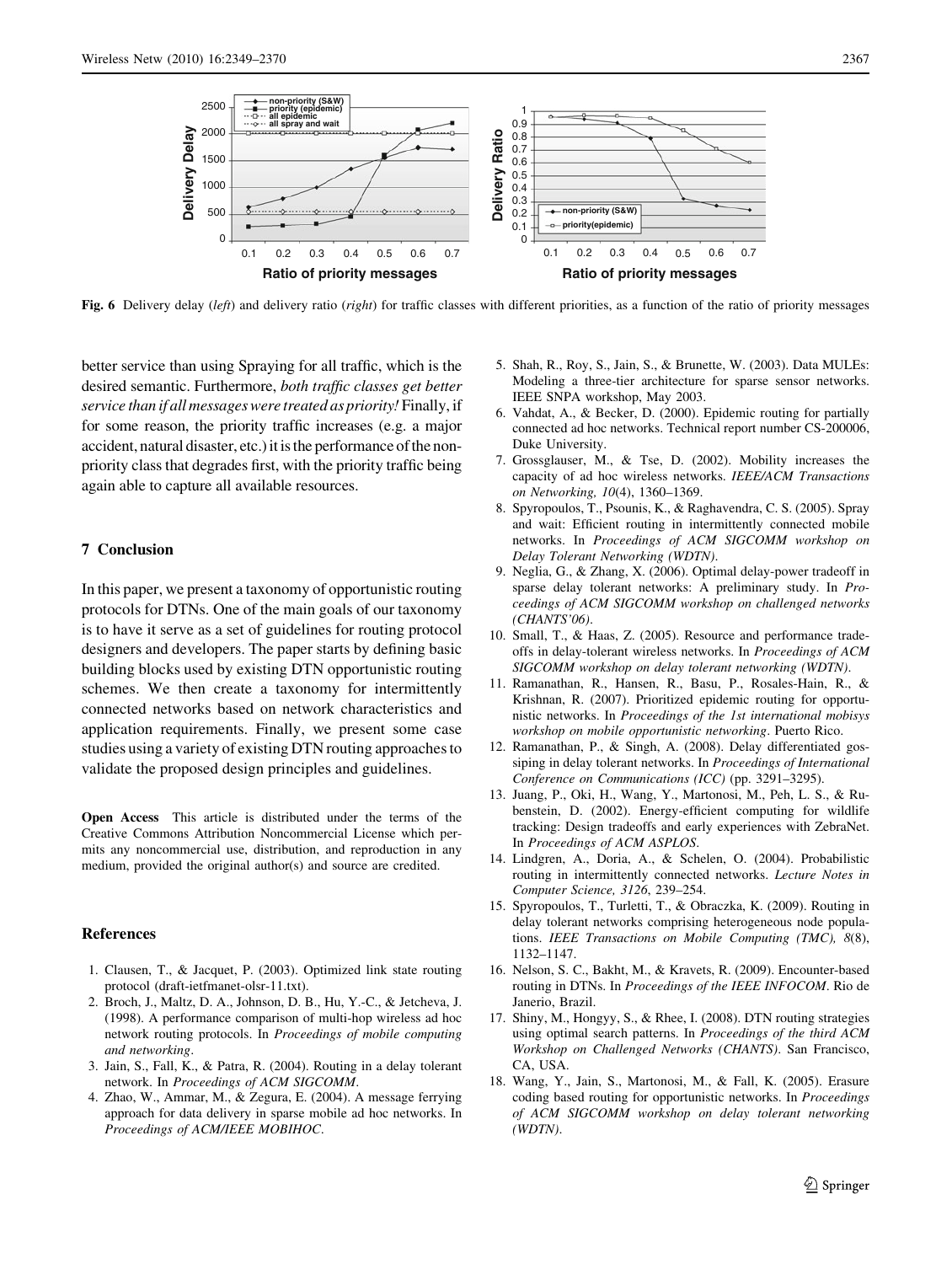- 19. Zixiang, X., Liveris, A. D. & Cheng, S. (2004). Distributed source coding for sensor networks. *IEEE Signal Processing Magazine, 21*(5), 80–94.
- 20. Solis, I., & Obraczka, K. (2005). Efficient continuous mapping in sensor networks using isolines. In *Proceedings of MobiQuitous* (pp. 325–332).
- 21. Kamra, A., Misra, V., Feldman, J., & Rubenstein, D. (2006). Growth codes: Maximizing sensor network data persistence. In *Proceedings of ACM SIGCOMM*.
- 22. Katti, S., Rahul, H., Hu, W., Katabi, D., Medard, M., & Crowcroft, J. (2006). XORs in the air: Practical wireless network coding. In *Proceedings of ACM SIGCOMM*.
- 23. Widmer, J., & Le Boudec, J.-Y. (2005). Network coding for efficient communication in extreme networks. In *Proceedings of ACM SIGCOMM workshop on delay tolerant networking (WDTN)*.
- 24. Li, S.-Y. R., Yeung, R. W., & Cai, N. (2003). Linear network coding. *IEEE Transactions on Information Theory, 49*, 371–381.
- 25. Deb, S., Choute, C., Medard, M., & Koetter, R. (2005). Data harvesting: A random coding approach to rapid dissemination and efficient storage of data. In *Proceedings of the IEEE INFOCOM*.
- 26. Balasubramanian, A., Levine, B. N., & Venkataramani, A. (2007). DTN routing as a resource allocation problem. In *Proceedings of the ACM SIGCOMM*.
- 27. Balasubramanian, A., Levine, B. N., & Venkataramani, A. (2010). Replication routing in DTNs: A resource allocation approach. *IEEE/ACM Transactions on Networking, 18*(2), 596–609.
- 28. Erramilli, V., & Crovella, M. (2008). Forwarding in opportunistic networks with resource constraints. In *Proceedings of third ACM workshop on challenged networks (CHANTS)*. San Francisco, CA, USA.
- 29. Erramilli, V., Crovella, M., Chaintreau, A., & Diot, C. (2008). Delegation forwarding. In *Proceedings of ACM MobiHoc'08*, Hong Kong.
- 30. Sandulescu, G., & Nadjm-Tehrani, S. (2008). Opportunistic DTN routing with window-aware adaptive replication. In *Proceedings of the ACM 4th Asian Conference on Internet Engineering (AINTEC)*. Bangkok, Thailand.
- 31. Dubois-Ferriere, H., Grossglauser, M., & Vetterli, M. (2003). Age matters: Efficient route discovery in mobile ad hoc networks using encounter ages. In *Proceedings of ACM MobiHoc*.
- 32. Spyropoulos, T., Psounis, K., & Raghavendra, C. (2007). Spray and focus: Efficient mobility-assisted routing for heterogeneous and correlated mobility. In *Proceedings of IEEE PERCOM, on the international workshop on intermittently connected mobile ad hoc networks (ICMAN)*.
- 33. Burns, B., Brock, O., & Levine, B. N. (2005). MV routing and capacity building in disruption tolerant networks. In *Proceedings of the IEEE INFOCOM*.
- 34. Leguay, J., Friedman, T., & Conan, V. (2005). DTN routing in a mobility pattern space. In *Proceedings of ACM SIGCOMM workshop on delay tolerant networking (WDTN)*.
- 35. Leguay, J., Conan, V., & Friedman, T. (2007). Evaluating MobySpace-based routing strategies in delay-tolerant networks. *Wireless Communications and Mobile Computing*.
- 36. Burgess, J., Gallagher, B., Jensen, D., & Levine, B. N. (2006). MaxProp: Routing for vehicle-based disruption-tolerant networks. In *Proceedings of IEEE INFOCOM*.
- 37. Ghosh, J., Philip, S. J., & Qiao, C. (2005). Sociological orbit aware location approximation and routing in MANET. In *Proceedings of 2nd international conference on broadband networks*.
- 38. Sarafijanovic-Djukic, N., Piorkowski, M., & Grossglauser, M. (2006). Island hopping: Efficient mobility-assisted forwarding in partitioned networks. In *Proceedings of IEEE SECON*.
- 39. Rais, R. N. B., Turletti, T., & Obraczka, K. (2008). Coping with episodic connectivity in heterogeneous networks, In *Proceedings of the 11th international symposium on modeling, analysis and*

 $\textcircled{2}$  Springer

*simulation of wireless and mobile systems (MSWiM)* (pp. 211–219). Canada.

- 40. Rais, R. N. B., Turletti, T., & Obraczka, K. (2010). *MeDeHa— Efficient message delivery in heterogeneous networks with intermittent connectivity*. INRIA research report no. 7227, inria-00464085.
- 41. Grossglauser, M., & Vetterli, M. (2006). Locating mobile nodes with EASE: Learning efficient routes from encounter histories alone. *IEEE/ACM Transactions on Networking, 14*(3), 457–469.
- 42. Henderson, T., Kotz, D., & Abyzov, I. (2004). The changing usage of a mature campus-wide wireless network. In *Proceedings of the 10th annual international conference on mobile computing and networking*
- 43. Hui, P., Crowcroft, J., & Yoneki, E. (2008). BUBBLE Rap: Social-based forwarding in delay tolerant networks. In *Proceedings of ACM MobiHoc'08*. Hong Kong.
- 44. Capkun, S., Buttyan, L., & Hubaux, J. (2002). Self-organized public key management for mobile ad hoc networks. *IEEE Transactions on Mobile Computing, 1*(1), 52–64.
- 45. Resnick, P., Zeckhauser, R., Friedman, E., & Kuwabara, K. (2000). Reputation systems, facilitating trust in internet interactions. In *Proceedings of Communications of the ACM* (pp. 45–48).
- 46. Yu, D., & Li, H. (2003). On the Definition of ad hoc network connectivity. In *Proceedings of International Conference on Communications Technologies (ICCT)* (pp. 990–994).
- 47. Krishnamachari, B., Wicker, S. B., & Bejar, R. (2001). Phase transition phenomena in wireless ad hoc networks. In *Proceedings of IEEE Globecom* (pp. 2921–2925).
- 48. Krishnamachari, B., Wicker, S. B., Bejar, R., & Pearlman, M. (2002). Critical density threholds in distributed wireless networks. In *Proceedings of communications, information and network security* (pp. 1–15).
- 49. First Mile Solutions, http://www.firstmilesolutions.com.
- 50. KioskNet (VLINK), University of Waterloo, Canada, http:// blizzard.cs.uwaterloo.ca/tetherless/index.php.
- 51. Musolesi, M., & Mascolo, C. (2006). A community based mobility model for ad hoc network research. In *Proceedings of ACM REALMAN*.
- 52. Zhao, W., Chen, Y., Ammar, M., Corner, M., Levine, B., & Zegura, E. (2006). Capacity enhancement using throwboxes in DTNs. In *Proceedings of IEEE MASS*.
- 53. Scott, J., Hui, P., Crowcroft, J., & Diot, C. (2006). Haggle: A networking architecture designed around mobile users. In *Proceedings of IFIP Conference on Wireless On-demand Network Systems and Services (WONS)*.
- 54. Boice, J., Garcia-Luna-Aceves, J. J., & Obraczka, K. (2007). Disruption-tolerant routing with scoped propagation of control information. In *Proceedings of International Conference on Communications (ICC)* (pp. 3114–3121).
- 55. Zhang, X., Neglia, G., Kurose, J., & Towsley, D. (2006). Performance modeling of epidemic routing. In *Proceedings of IFIP networking*.
- 56. Banerjee, N., Corner, M. D., & Levine, B. N. (2010). Design and field experimentation of an energy-efficient architecture for DTN throwboxes. *IEEE/ACM Transactions on Networking, 18*(2), 554–567.
- 57. Jun, H., Ammar, H., & Zegura, E. W. (2005). Power management in delay tolerant networks: A framework and knowledge-based mechanisms. In *Proceedings of IEEE SECON*.
- 58. Wang, W., Srinivasan, V., & Motani, M. (2007). Adaptive contact probing mechanisms for delay tolerant applications. In *Proceedings of ACM Mobicom*.
- 59. Altman, E., Azad, A., Prakash, B. T. & De Pellegrini, F. (2010). Optimal activation and transmission control in delay tolerant networks. In *Proceedings of IEEE infocom*.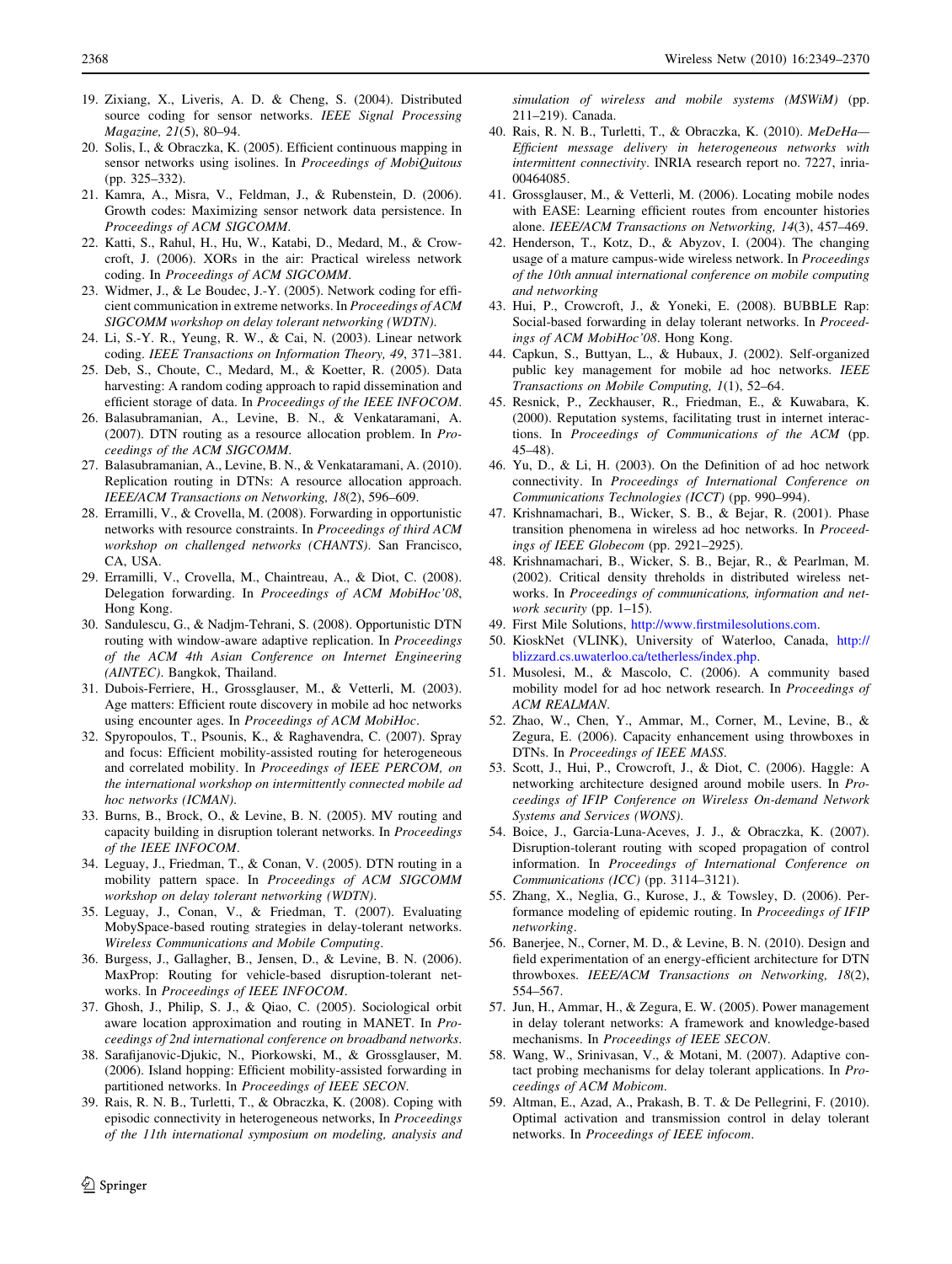- 60. Xi, Y., Chuah, M., & Chang, K. (2007). Performance evaluation of a power management scheme for disruption tolerant network. *Lecture Notes in Computer Science, 12*(5.6), 370–380.
- 61. Choi, B. J., & Shen, X. (2009). Adaptive asynchronous clock based power saving protocols for delay tolerant networks. In *Proceedings of IEEE Globecom'09, Honolulu*. Hawaii, USA.
- 62. Small, T., & Haas, Z. J. (2003). The shared wireless infostation model: A new ad hoc networking paradigm (or where there is a whale, there is a way). In *Proceedings of the 4th ACM international symposium on Mobile ad hoc networking and computing*.
- 63. McNett, M., & Voelker, G. M. (2003). Access and Mobility of wireless PDA users. *ACM Mobile Computing and Communication Review, 7*(4), 55–57.
- 64. Hui, P., Chaintreau, A., Scott, J., Gass, R., Crowcroft, J., & Diot, C. (2005). Pocket switched networks and human mobility in conference environments. In *Proceedings of ACM SIGCOMM workshop on Delay Tolerant Networking (WDTN)*.

#### Author Biographies



Thrasyvoulos Spyropoulos was born in Athens, Greece, in July 1976. He received he diploma in Electrical and Computer Engineering from the National Technical University of Athens, Greece, in February 2000. In May 2006, he received the Ph.D. degree in Electrical Engineering at the University of Southern California. He worked as a post-doctoral researcher at INRIA, Sophia-Antipolis in France, as a member of the Planete project-team, in 2006-

07. Since October 2007, He is a Senior Researcher in the Communication and Systems Group at ETH, Zurich.



Rao Naveed Bin Rais received his B.E. in Computer Systems from National University of Sciences and Technology (NUST), Pakistan in 2002. He has done his M.S. degree in Computer Networks from University of Nice, Sophia Antipolis, France in 2007. He is currently a Ph.D. Student at University of Nice, Sophia Antipolis, France and is doing his research at INRIA, Sophia Antipolis, France under the supervision of Dr. Thierry Turletti and Prof. Katia Obraczka

and working on adaptive communication mechanisms for networks with intermittent connectivity. His research interests include future internet architecture, and network protocol design for heterogeneous networks and mobile ad hoc networks (MANETs).



Thierry Turletti received the M.S. (1990) and the Ph.D. (1995) degrees in computer science both from the University of Nice - Sophia Antipolis, France. He has done his PhD studies in the RODEO group at INRIA Sophia Antipolis. During the year 1995-96, he was a postdoctoral fellow in the Telemedia, Networks and Systems group at LCS, MIT. He is currently a senior research scientist at the Planéte group at INRIA Sophia Antipolis. His research

interests include multimedia pplications, congestion control and wireless networking. Dr. Turletti serves on the Editorial Board of the Wireless Communications and Mobile Computing (WCMC), Wireless Networks (WINET) and Advance on Multimedia (AM) journals.



Katia Obraczka received the B.S. and M.S. degrees in electrical and computer engineering from the Federal University of Rio de Janeiro, Brazil, and the M.S. and Ph.D. degrees in computer science from the University of Southern California (USC). She is currently Professor of Computer Engineering at the University of California, Santa Cruz. Before joining UCSC, she held a research scientist position at USC's Information Sciences Institute and a research faculty

appointment at USC's Computer Science Department. Her research interests include computer networks, more pecifically, network protocol design and evaluation in wireline as well as wireless networks, distributed systems, and Internet information systems. She has been a PI and a co-PI in a number of projects sponsored by government agencies (NSF, DARPA, NASA) as well as industry. Dr. Obraczka has authored over 100 technical papers in journals and conferences.



Athanasios Vasilakos is currently a Professor with the Department of Computer and Telecommunications Engineering,University of Western Macedonia, Kozani, Greece, and a Visiting Professor with the Graduate Program of the Department of Electrical and Computer Engineering, National Technical University of Athens (NTUA), Athens, Greece. He has authored or coauthored over 200 technical papers in major international journals and conferences. He is

author/coauthor of five books and 20 book chapters in the areas of communications. Prof. Vasilakos has served as General Chair, Technical